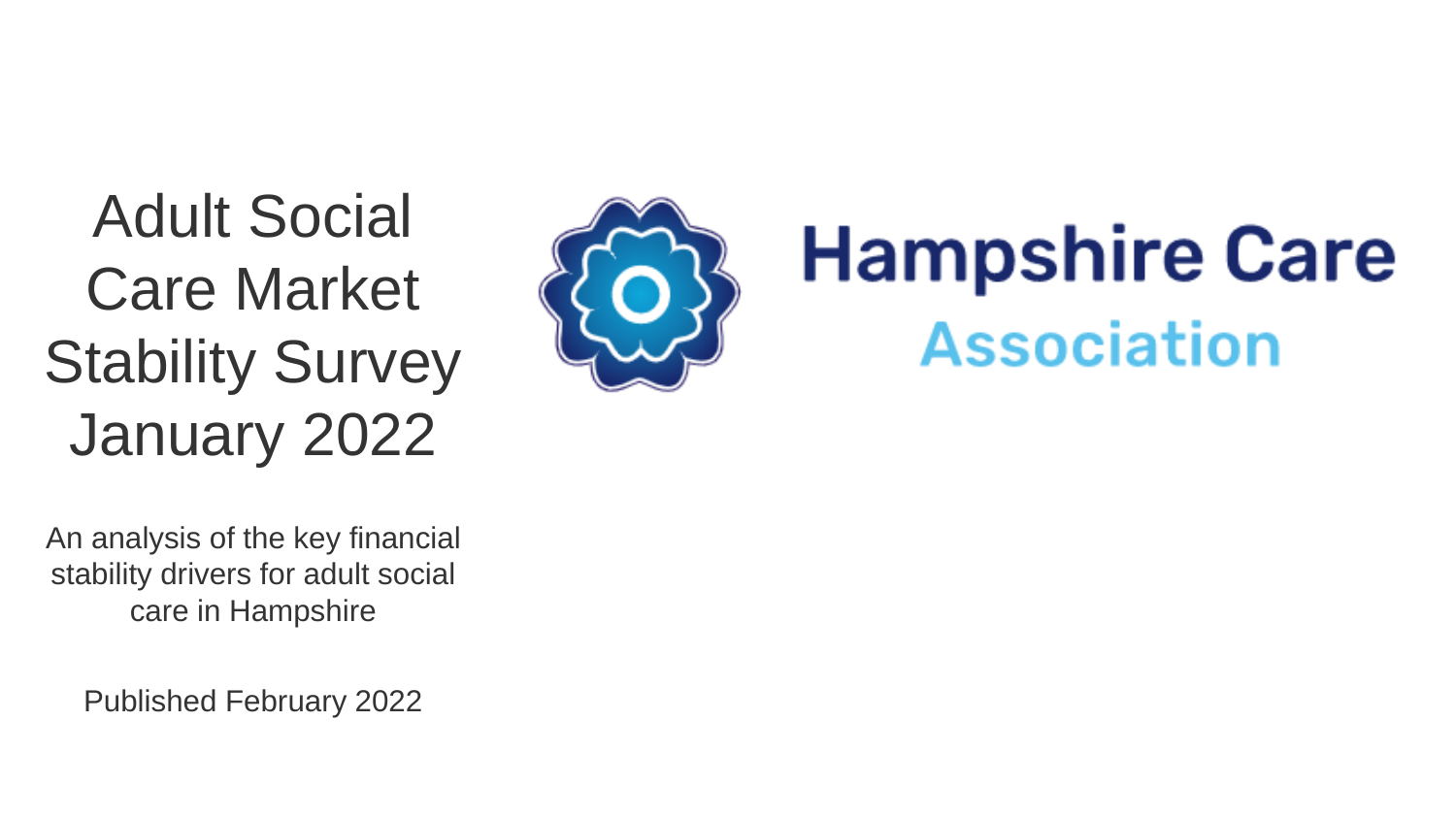#### **Contents**

The Hampshire Care Association (Introduction)

- 1. Research context & objectives
- 2. Sample & methodology
- 3. Topline findings
- 4. Our respondents: key characteristics
- 5. Workforce: recruitment, retention & impact on services
- 6. Cost analysis
- 7. Income: Occupancy / client levels
- 8. Future viability concerns: the role of banks / lenders
- 9. Conclusion

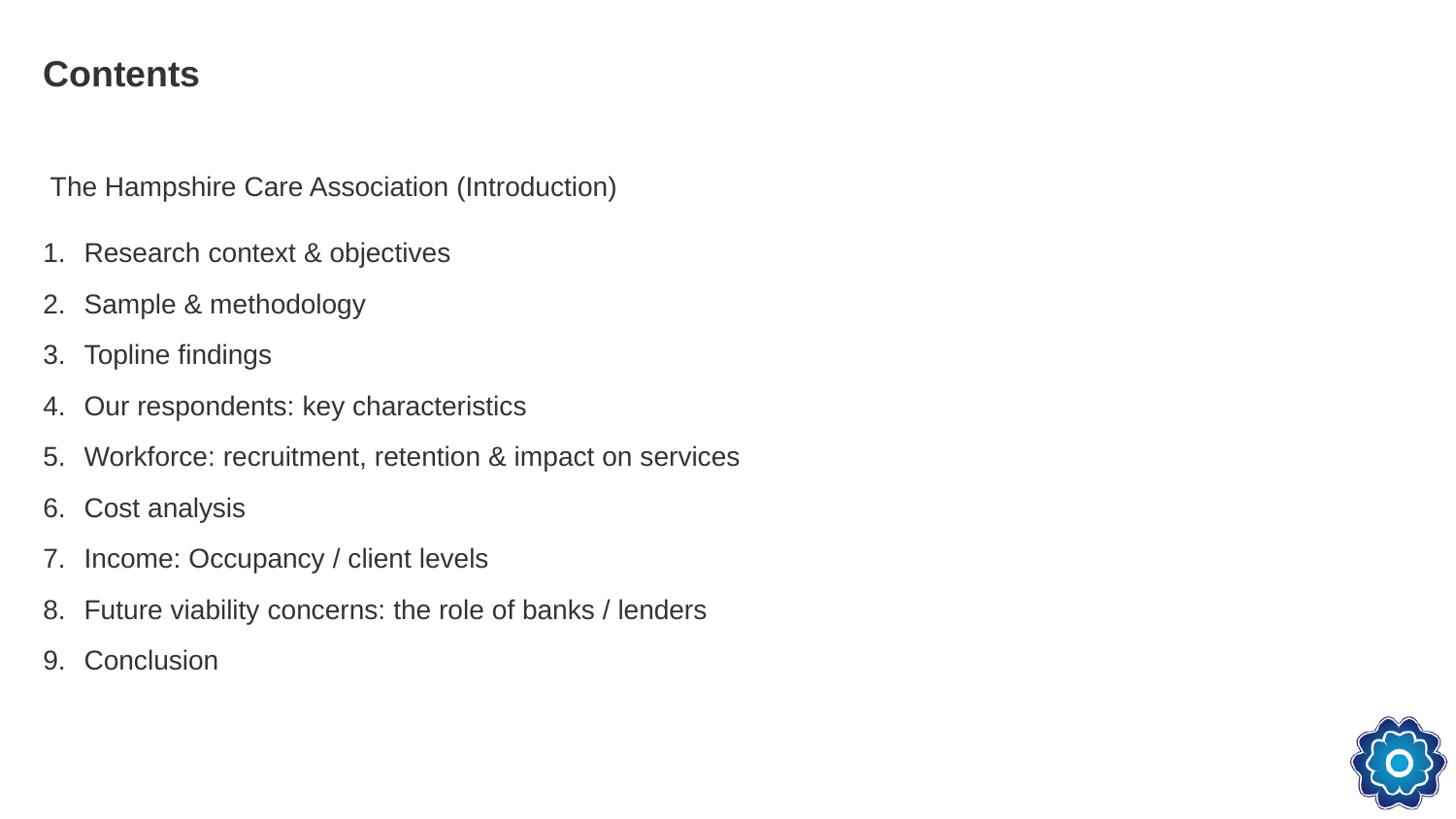## The Hampshire Care Association (Introduction) 1



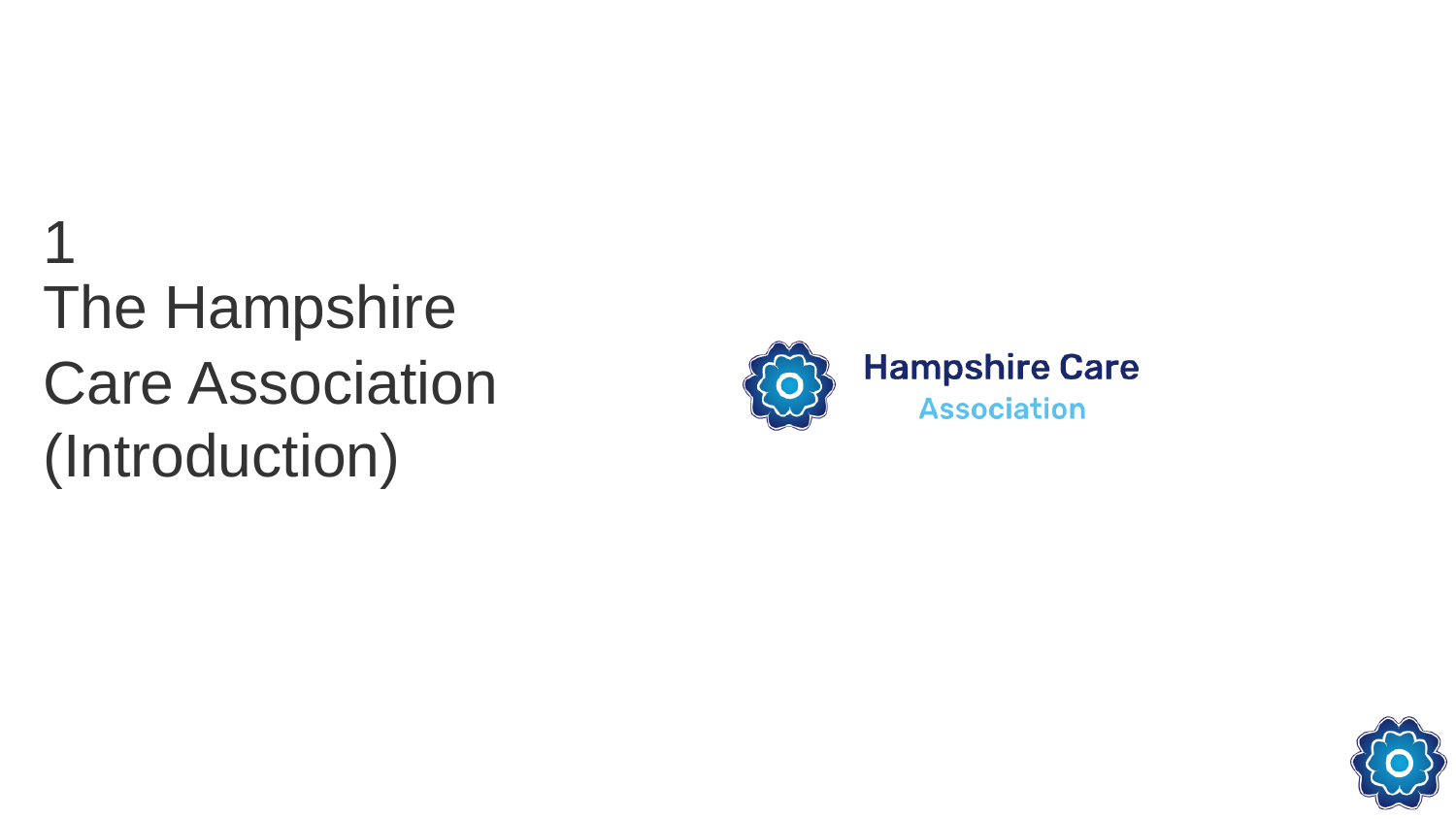#### **The Hampshire Care Association**

.

The Hampshire Care Association (HCA) represents 259 adult social care providers across the county (221 residential and nursing care homes and 38 domiciliary care providers).

HCA providers work across all sectors: caring for the elderly (including nursing care), those with mental health needs and those with learning disabilities - in residential settings and in the community.

Our members are proud of their dedicated and highly skilled workforce who work tirelessly to provide compassionate and fantastic care every day.

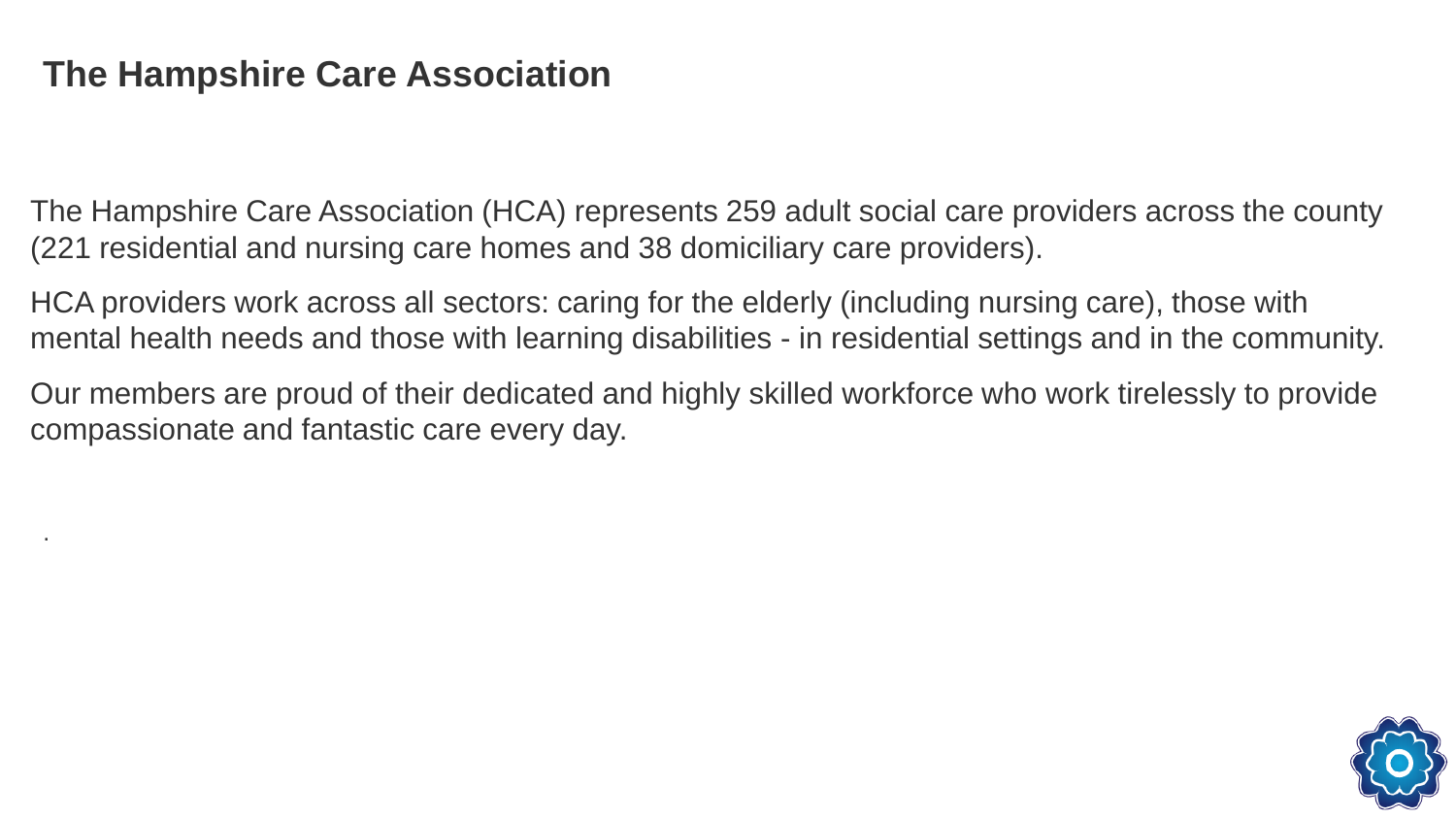## Research Context & **Objectives** 2



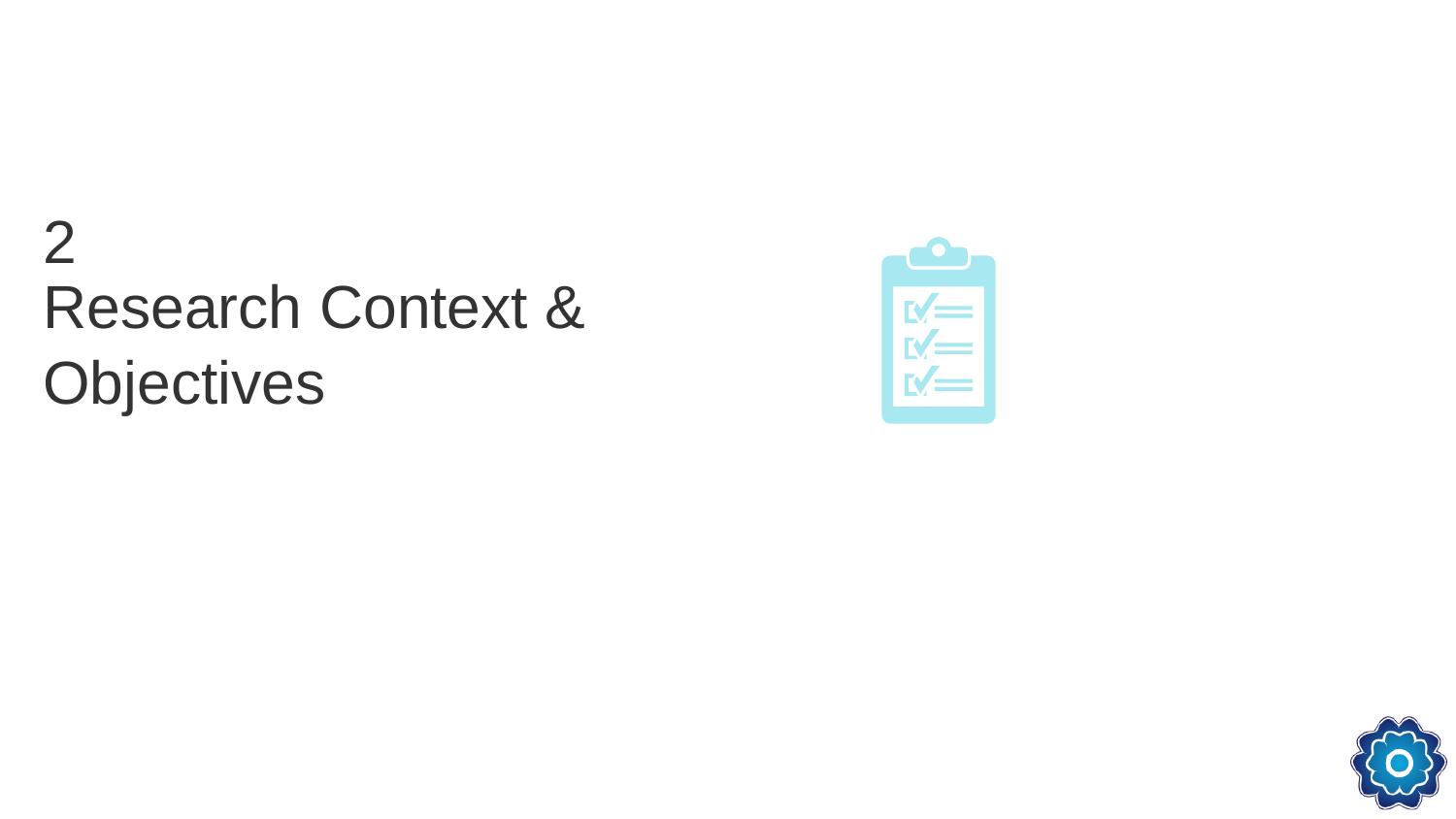#### **Research context**

While the HCA welcomes the focus and funding which the new Health and Social Care Levy will bring to the sector, we do not believe this policy will address the key issues.

The Association of Directors of Adult Social Care (ADASS) estimates an additional £10bn is needed annually just to stabilise the social care system. However, the lion's share of the levy has, initially at least, been earmarked for investment into the NHS with only £1.7bn being allocated to social care. Without extra funding to improve the rates councils are able to pay for care, it remains to be seen how the sector will be able to address the significant and well documented challenges it faces, improve rates of pay for the workforce, and deliver the world class service those receiving care deserve.

At the same time, the adult social care workforce is acutely impacted by the cost of living crisis. Squeezing incomes further, especially as the sector is seeing an unparalleled workforce crisis, could have a devastating impact.

Thanks to HCA members responding to our three previous surveys, we have been able to provide an up to date picture for all stakeholders within the county. We have also identified issues of potential national significance (the role of banks / lenders). Ahead of the crucial local authority rate-setting exercise this year, the HCA wanted to understand how providers within Hampshire are faring now in this increasingly challenging environment.

Finally, we'd like to pay tribute to the thousands of people working tirelessly within the adult social care sector – here and across the country – who are providing love, laughter and amazing care in thousands of homes every day.

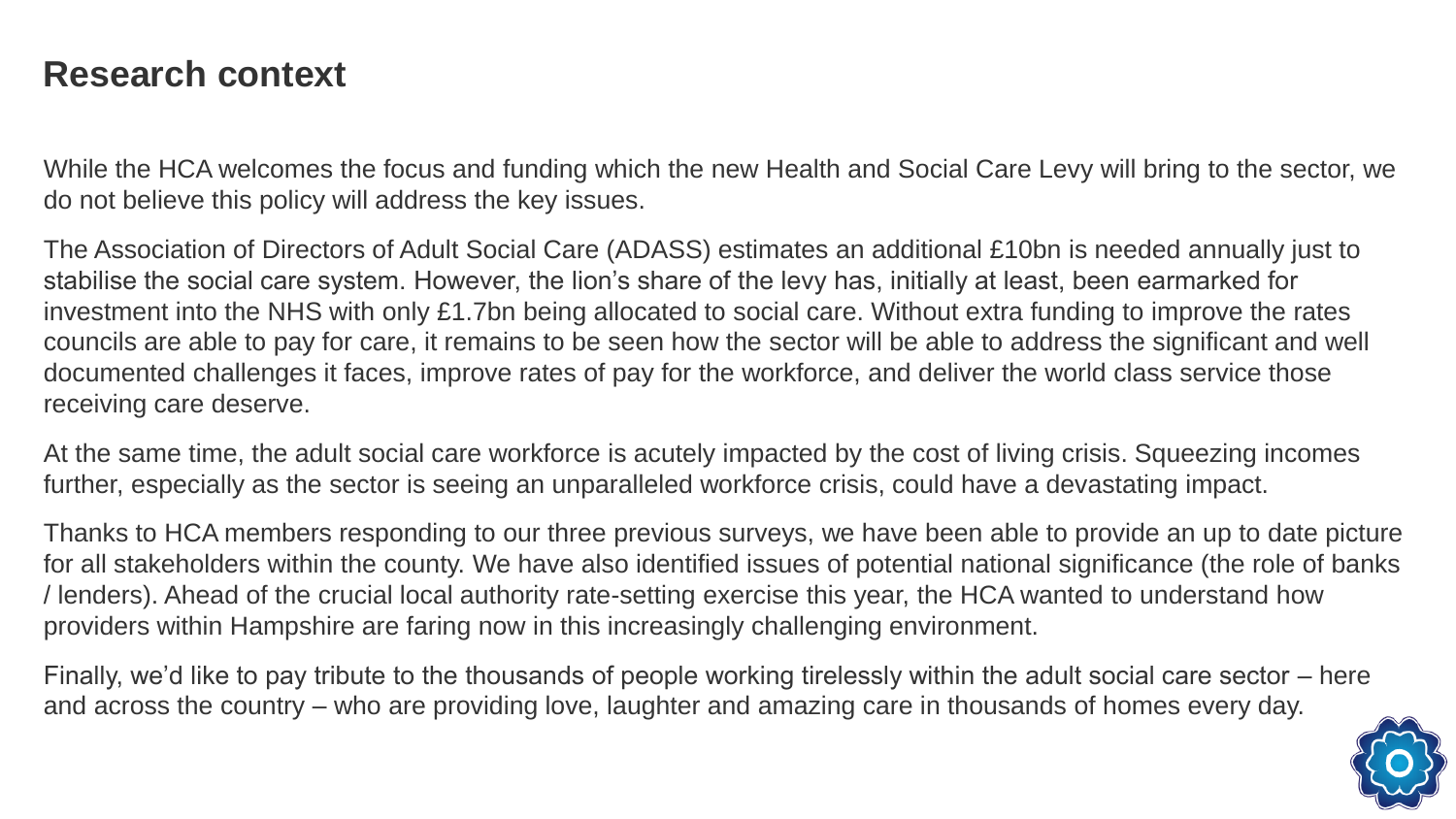#### **Research objectives**

The HCA wanted to understand:

- 1. The situation regarding the **workforce** within Hampshire: recruitment, retention and impact on services
- 2. Whether **costs** are increasing across key cost drivers
- 3. Whether providers are concerned about **future viability** of services
- 4. Whether **income** continues to be hit for providers

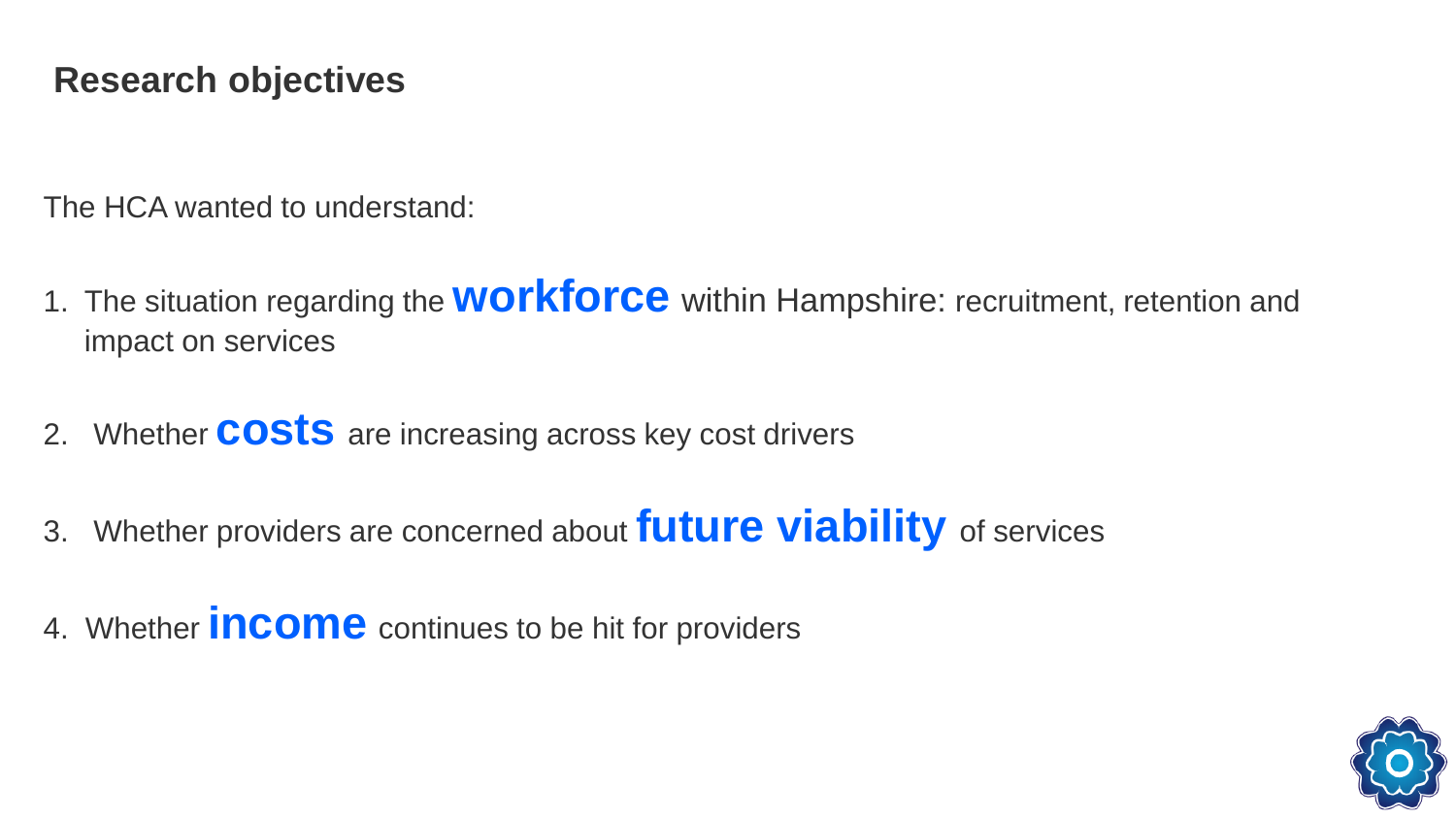## Sample and Methodology 3



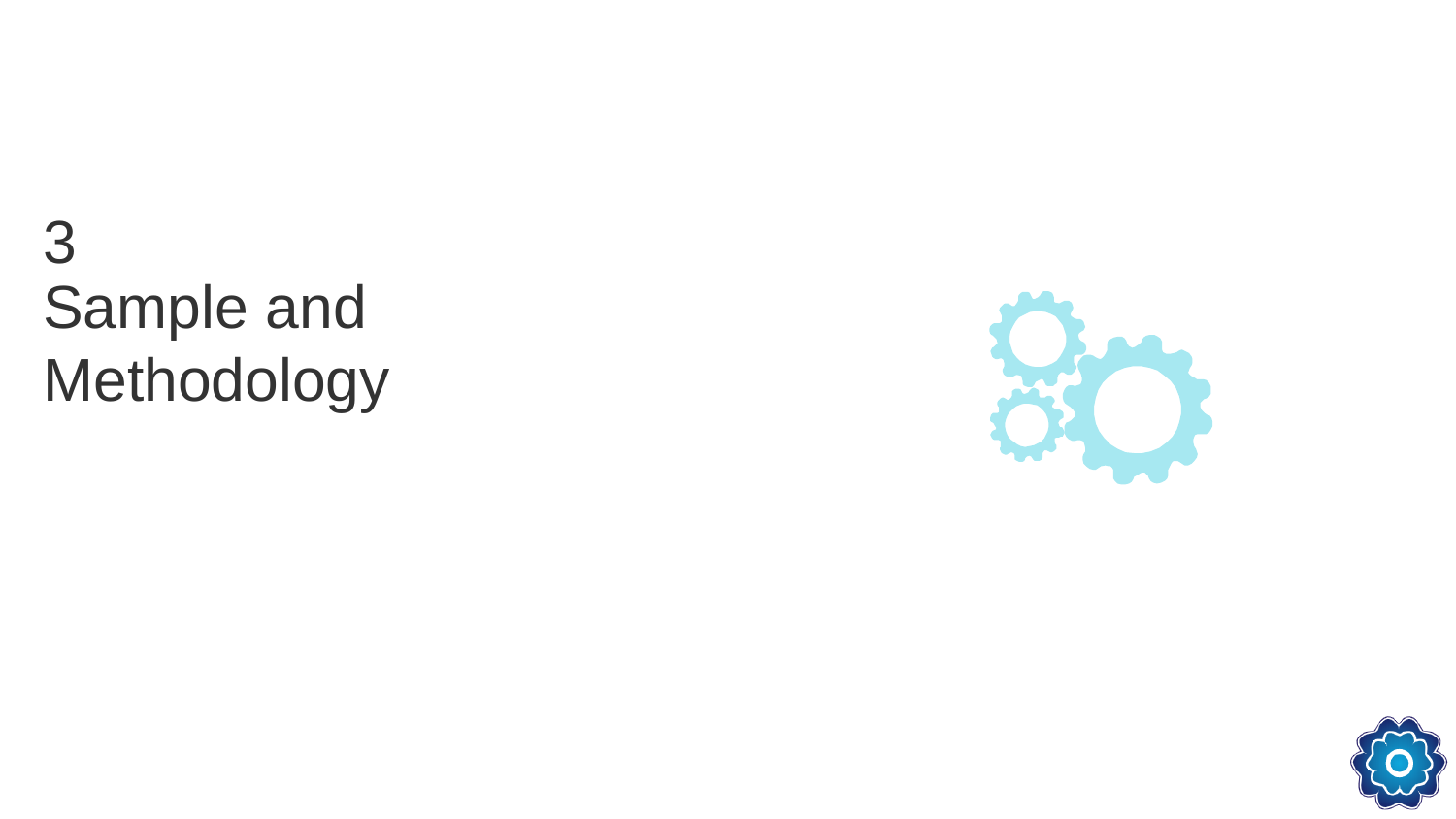### **Sample and Methodology**

Over the course of 2 weeks,  $(10^{th} – 24^{th}$  January 2022), we collected data via an online survey sent to every adult social care provider across Hampshire – including the 259 members of the HCA.

Overall, we received 58 responses. Not all providers responded to every question therefore there are varying sample sizes throughout. We have indicated some of these variations where appropriate.

The types of providers represented here are: residential homes, residential homes with nursing, domiciliary care providers, learning disability providers and a mental health provider.

#### **Methodology**



A survey, scripted online, formatted for response on all electronic devices; 15-20 mins length



Focused on key costs, income and stability metrics – with cost increases looked at as a comparison with the previous tax year



Sent to all Hampshire providers – HCA members and non-members

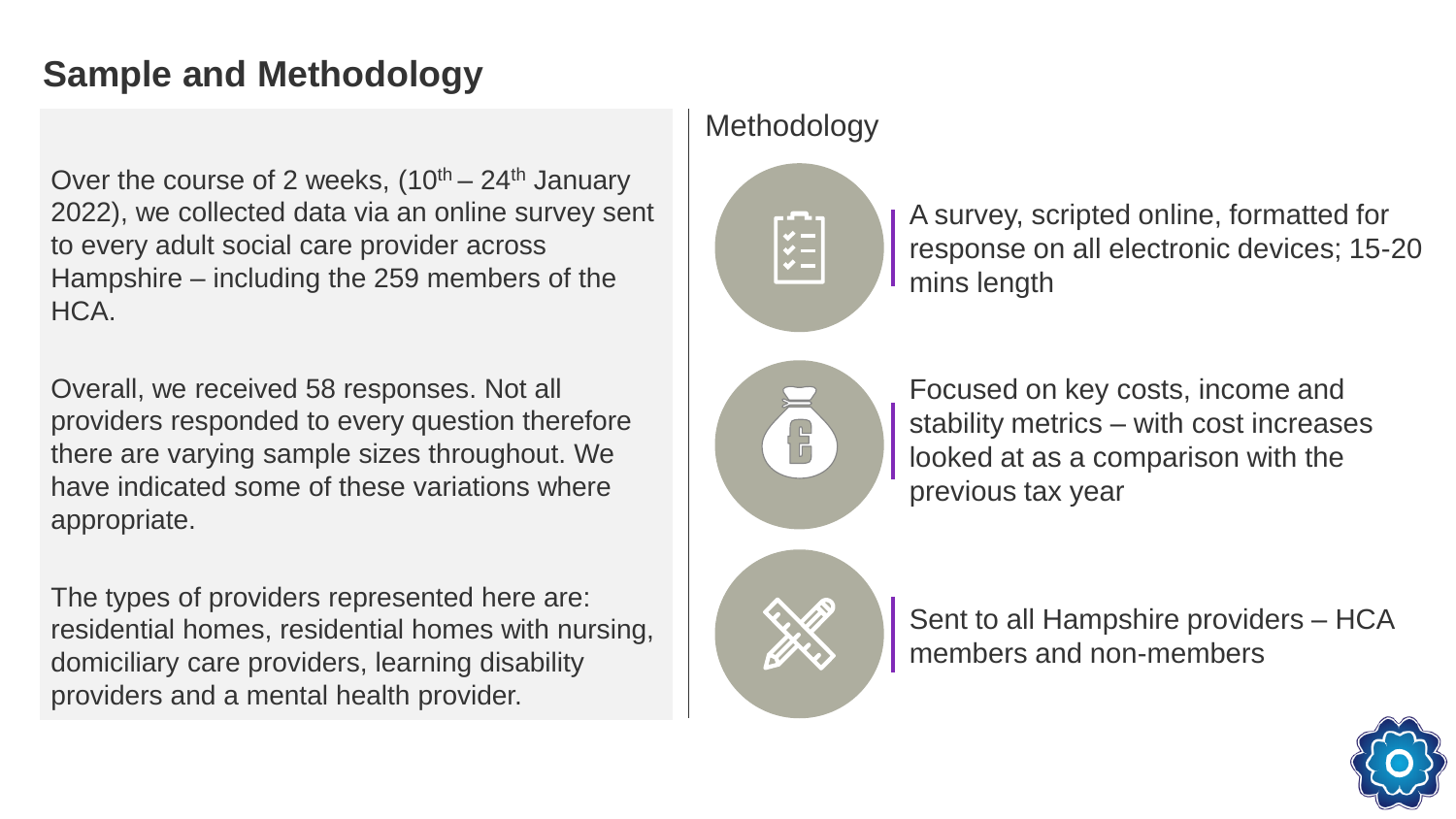## Topline findings 4



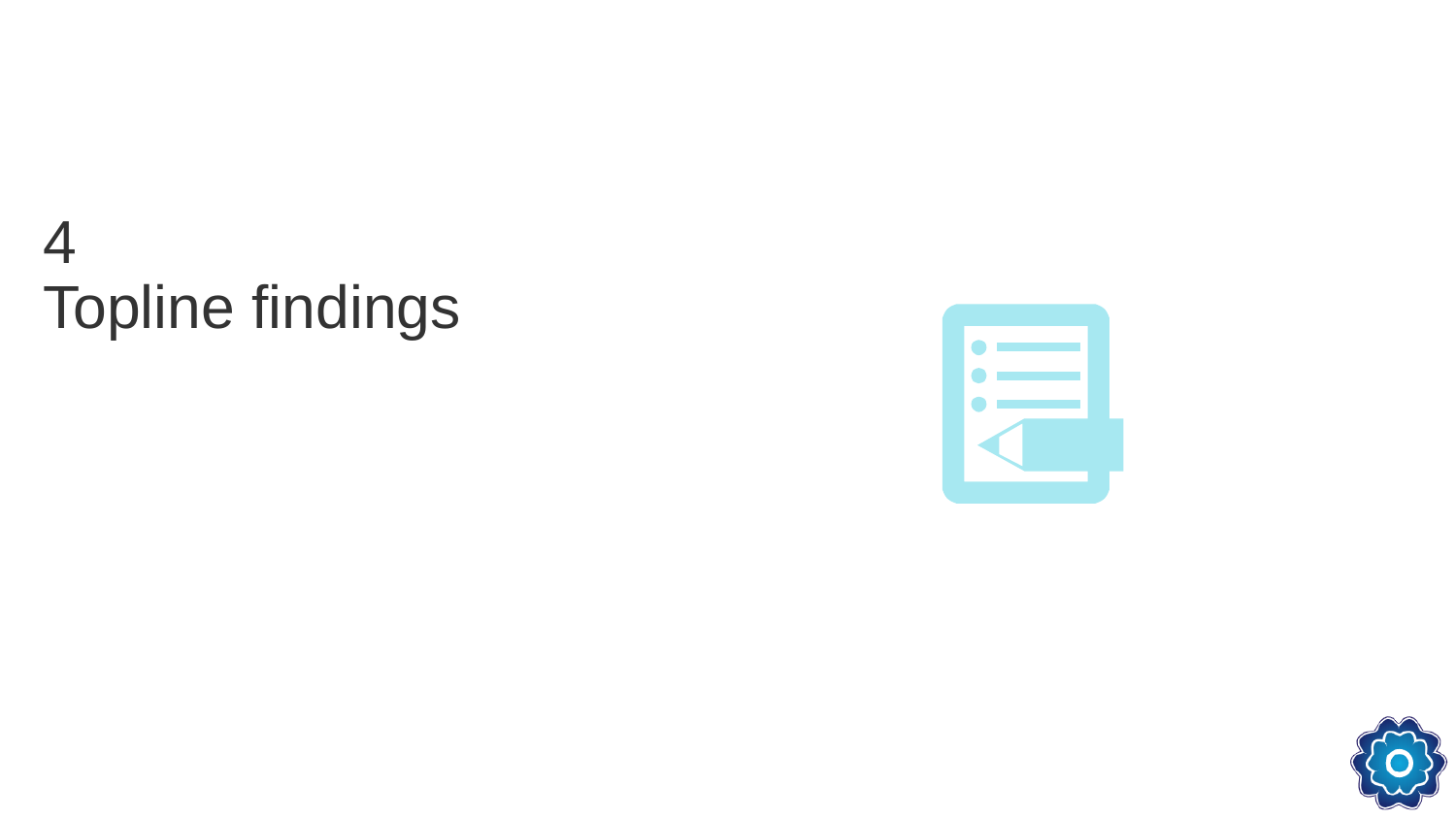#### **Topline findings**

#### **Workforce**

- The **workforce crisis is leading to a reduction in adult social care services in Hampshire**: 86% of domiciliary care respondents said that staffing pressures had led them to not be able to take on packages of care. Nearly a third (27%) of residential providers said they had had to close beds due to the workforce crisis.
- 92% of providers say the situation in relation to **workforce pressures are worse than they've ever been** with 64% saying the number of staff leaving their service is either 'far above average' or 'above average'.
- Our providers report losing a total of 945 staff over the previous 12 month period. **Competition from other sectors and burnout** are the two biggest reasons staff are giving for leaving.
- 68% say they have **not been able to recruit** to replace the staff they have lost with 91% reporting that recruiting is more difficult than usual.

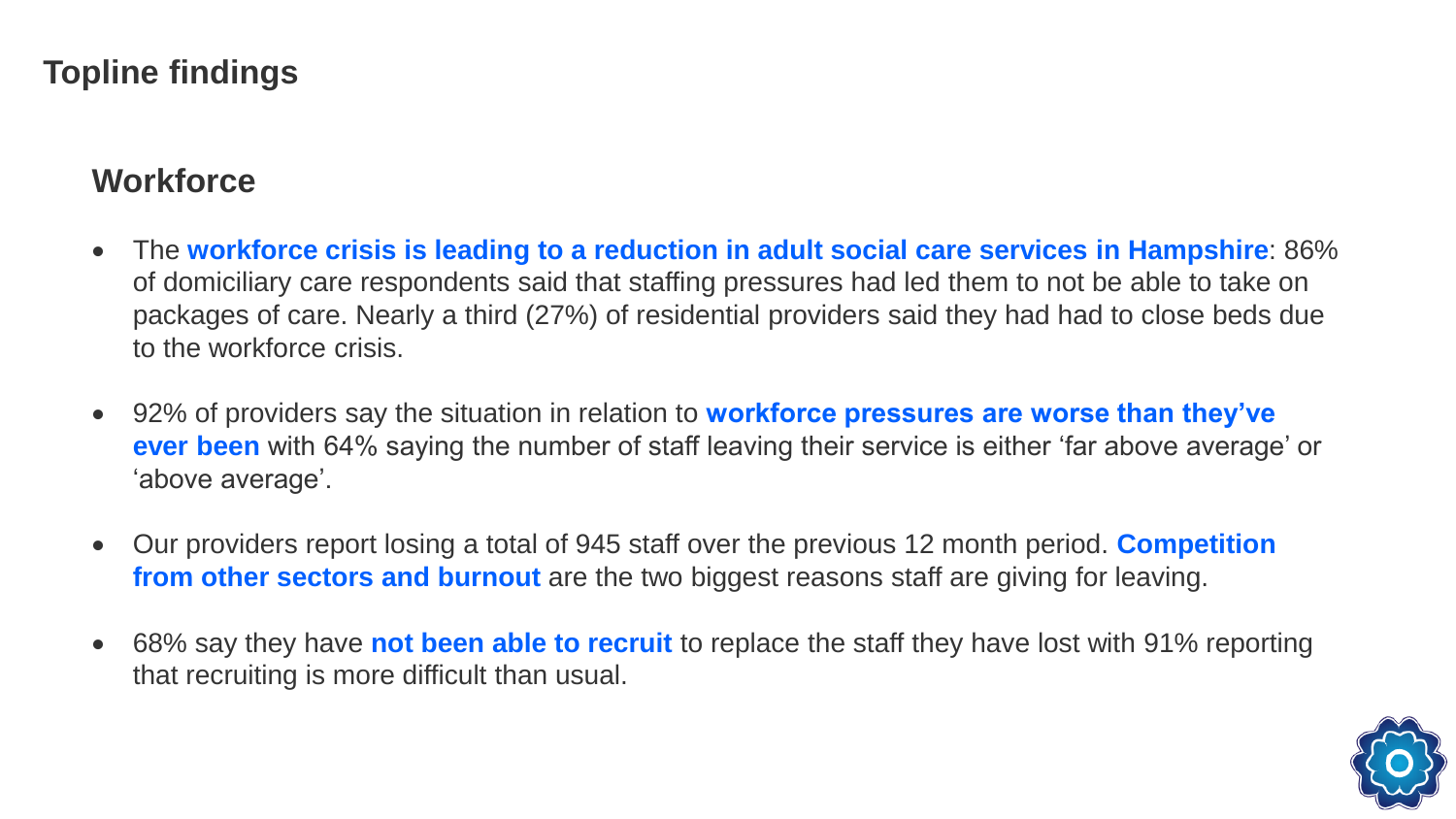#### **Topline findings cont…**

#### **Costs**

- Our results show **significant year on year increases** across all cost drivers with further increases anticipated for 2022/23.
- Annual **increments to commissioned rates have fallen short** of the actual cost increases reported by our respondents.
- **Staff costs** make up a significant proportion of providers' total costs and are **rising dramatically.**

#### **Income**

- **Income continues to be hit** for many providers: 53% of providers report their occupancy / capacity levels are either 'below' or 'far below' average with 40% reporting average levels.
- **Lack of staff**, an **inability to recruit**, and a **drop in private referrals** are the primary reasons for providers' drop in client / occupancy levels.

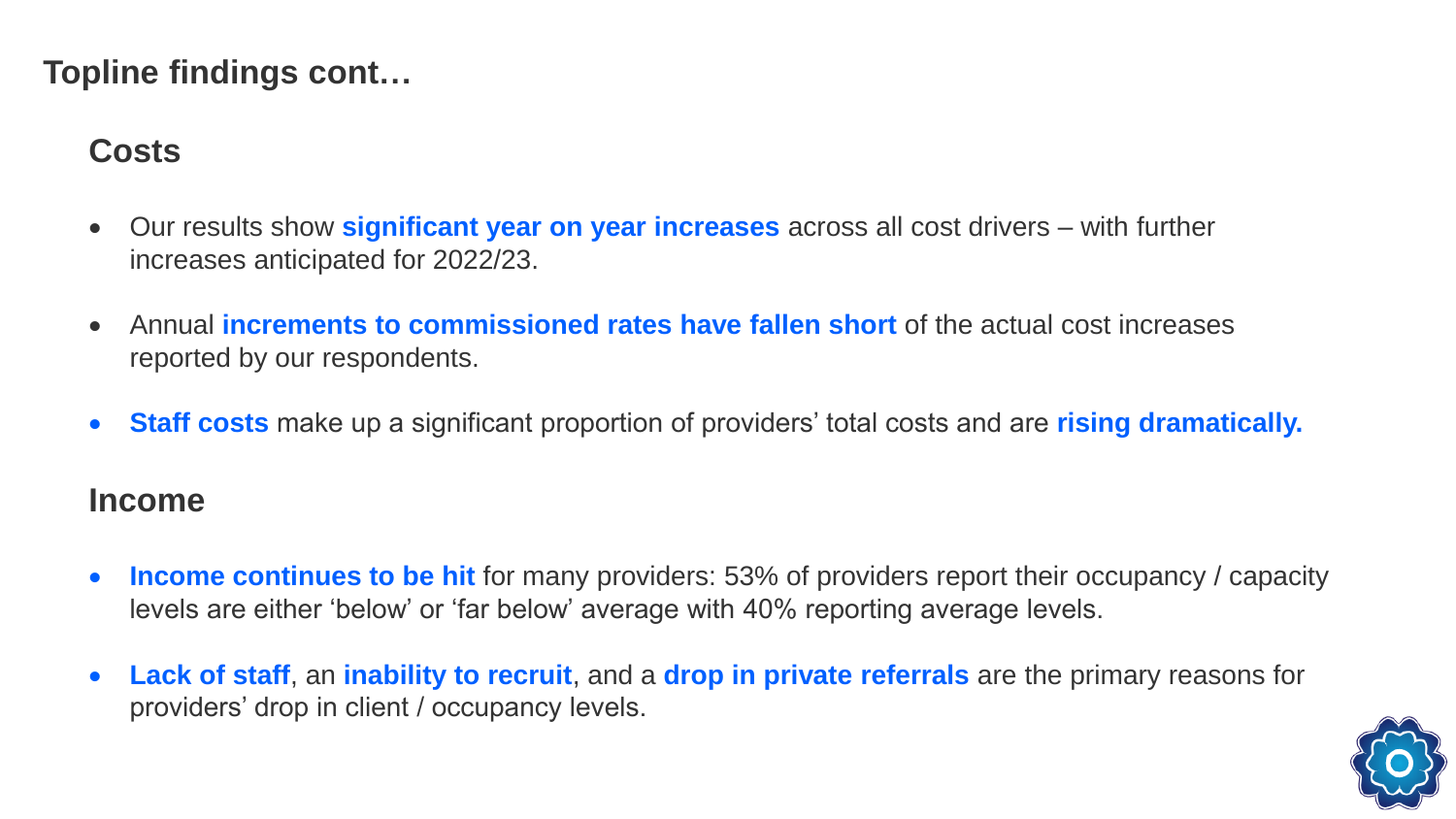**Topline findings cont…**

#### **Future viability**

- **Concerns** around future viability **remain high.**
- 71% of providers are concerned that the future viability of their **service is at risk.**
- 50% of providers are concerned the current crisis could put them in a **high risk position with their bank / lender.**
- 21% have been **contacted by their bank / lender to raise concerns.**

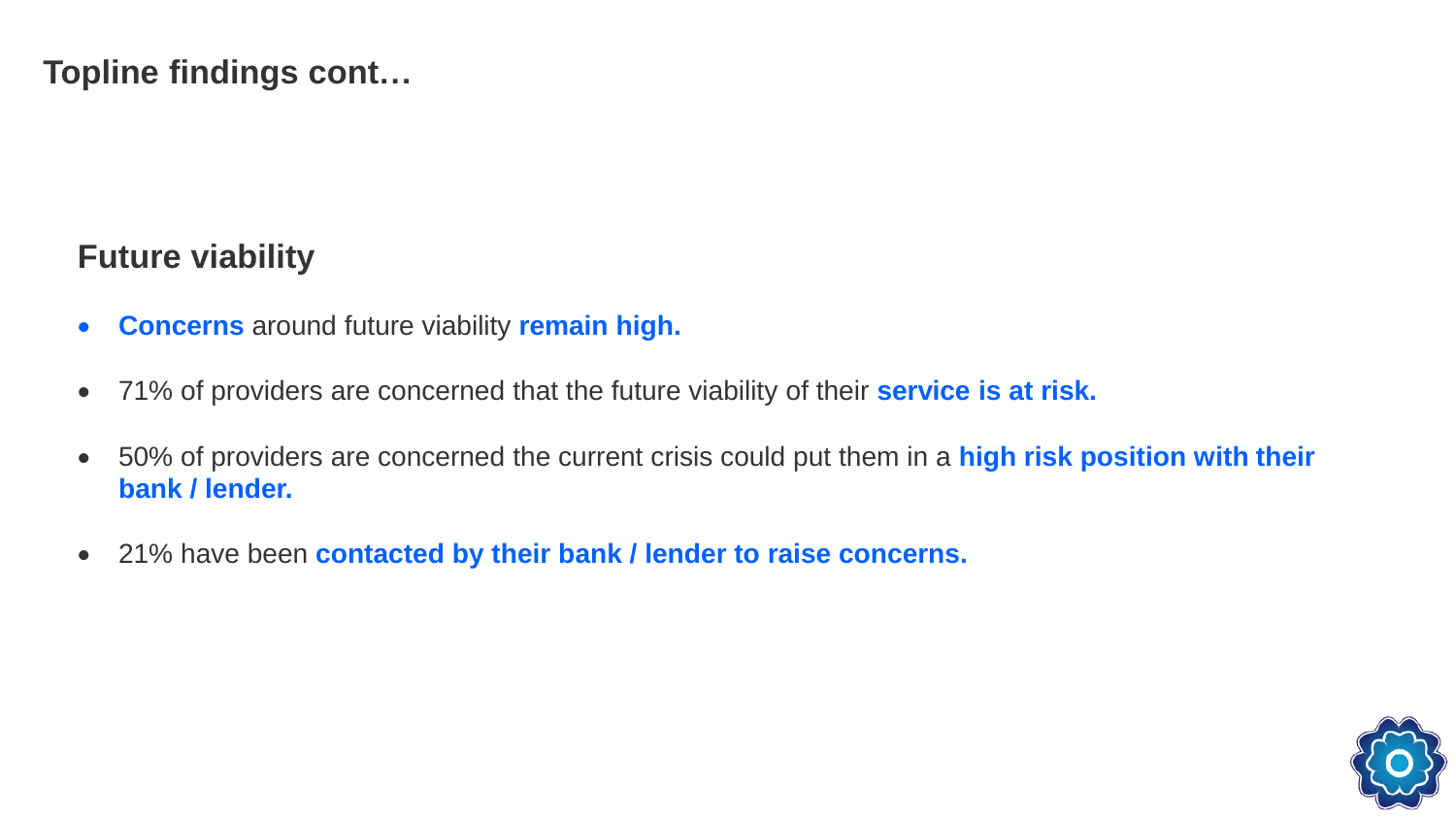## Our respondents: Key characteristics 5



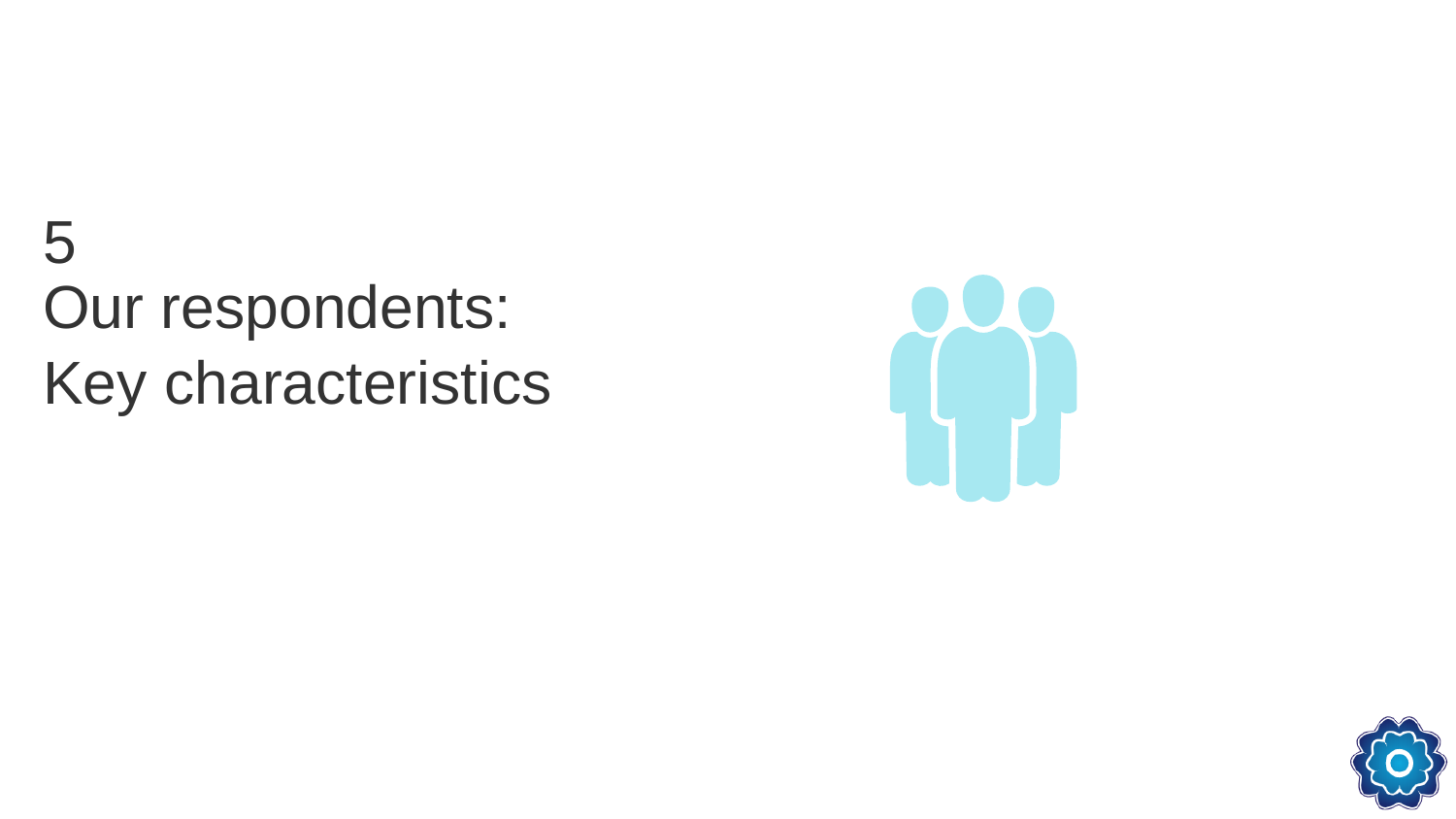

**2,100** = the number of beds our respondents represent

**19,475** = the number of hours of care per week our respondents are delivering

We received responses from across Hampshire, including from Southampton and Portsmouth. Our respondents are commissioning care from every commissioning authority in Hampshire: **Hampshire County Council, Hampshire CCG, Southampton City Council, Southampton CCG, Portsmouth City Council, Portsmouth CCG.** 34% were also commissioning from other areas.

Our respondents cover **all areas of adult social care**: residential care, residential care with nursing, domiciliary care, learning disability providers and mental health providers (although we received only one response from a mental health provider and three from learning disability providers).

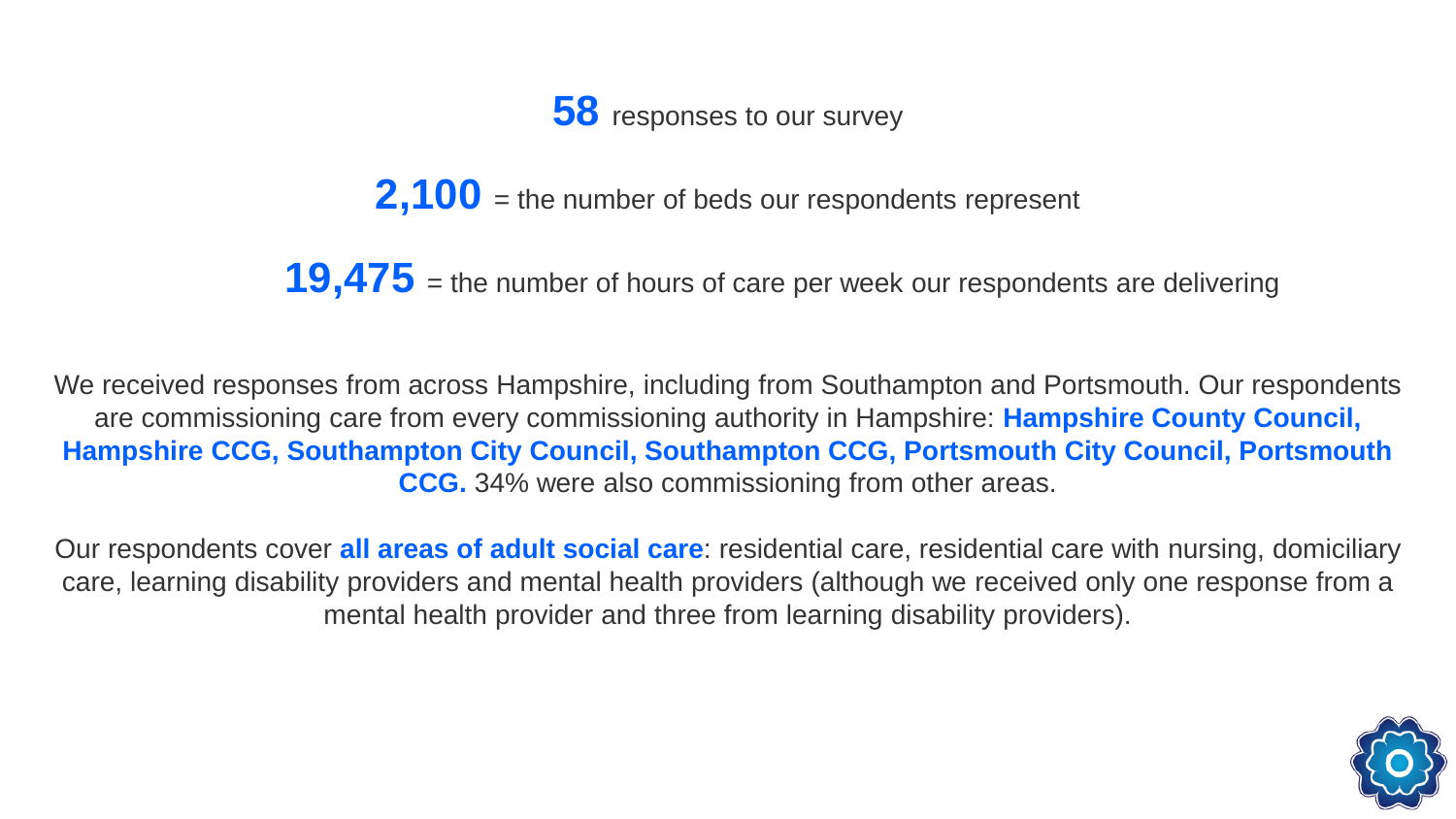## Workforce: recruitment, retention & impact on services 6



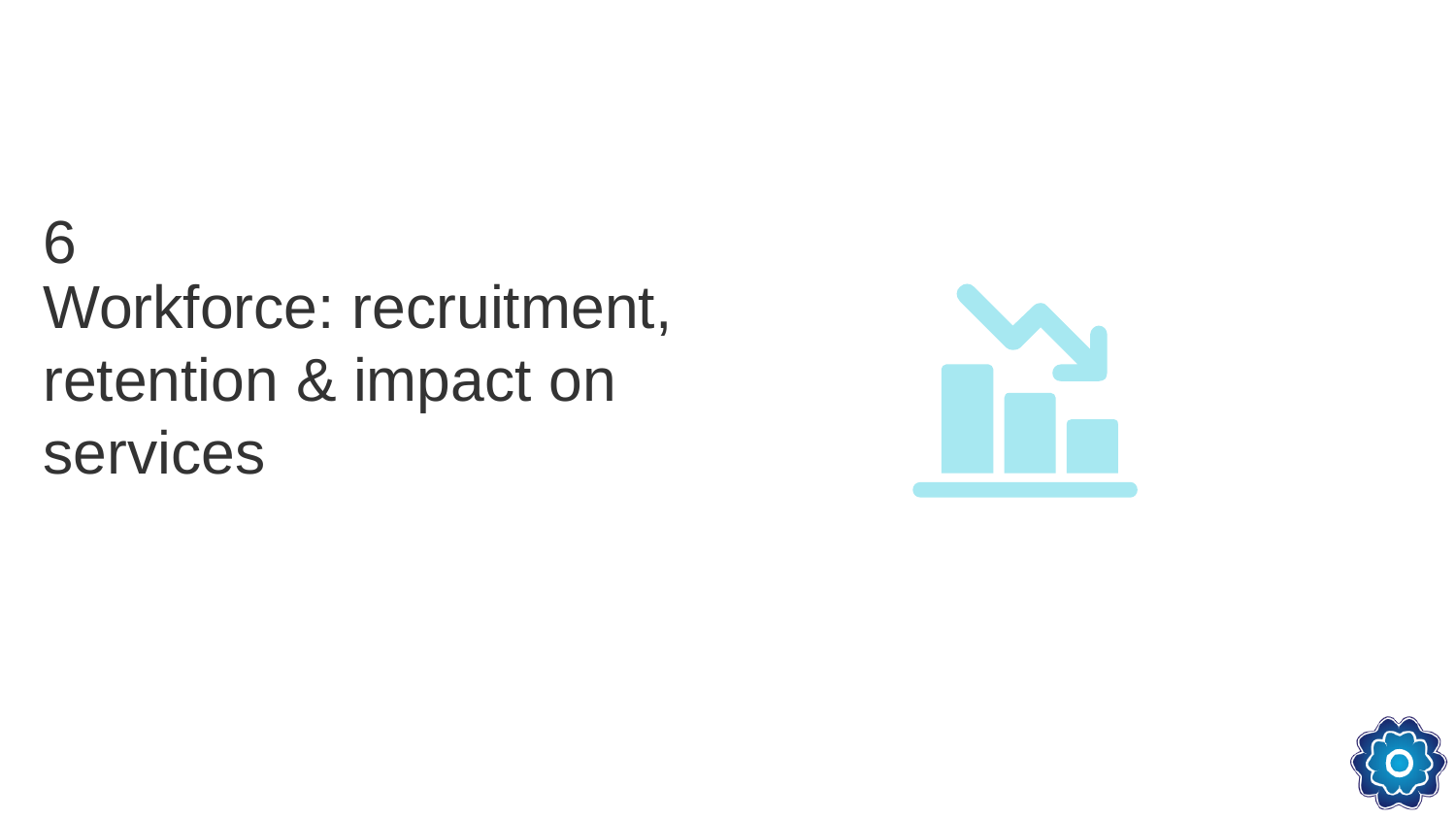#### **92% of providers say the situation in relation to workforce pressures is worse than it's ever been**

How would you describe the situation re: workforce pressures?



Worse than it's ever been  $\blacksquare$  The same as it's always been

*"Never known the landscape to be this challenging, I've worked in the industry for almost 40 years"*

*"I have never experienced such a fundamental crisis - staff are worn down and burnout"*

*"Not only is it the pay that doesn't interest people into care but its the responsibility that is now being placed on them. Care staff are being asked [to do] more and more"*

*Provider quotes*

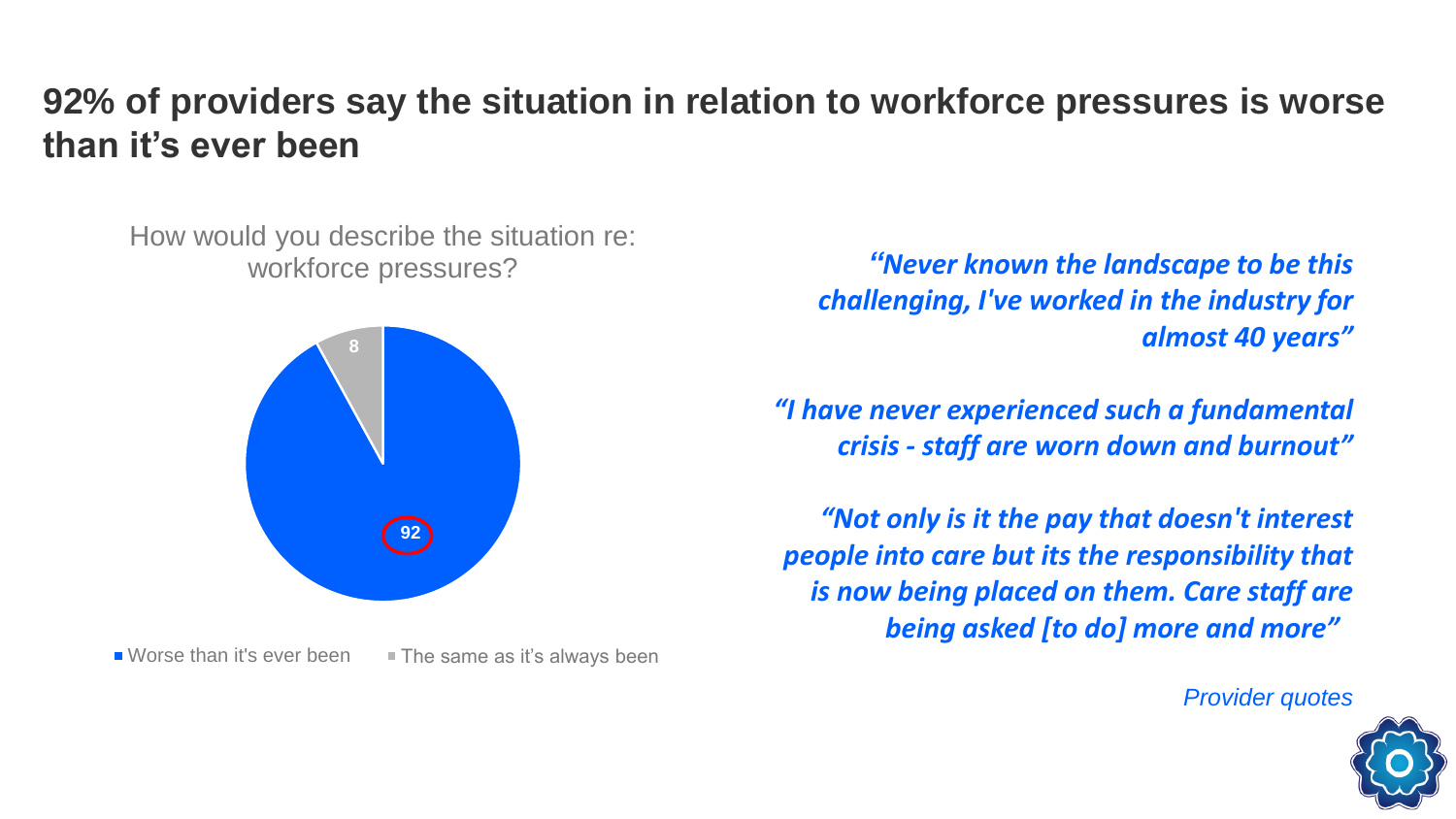#### **Retention**

**64% of our respondents say the number of staff leaving their service is either 'far above average' or 'above average'**

945 staff have left services in the past 12 months.

They are leaving a wide variety of roles as the table opposite shows.

*"Our potential to recovery following C19 is limited by the lack of staff" Provider quote*



Which roles are people leaving?

Registered Manager

- Registered Nurse
- ■Nursing / Care Assistants
- Ancilliary staff (incl dom care coordinators & office staff)
- ■Management
- ■Other

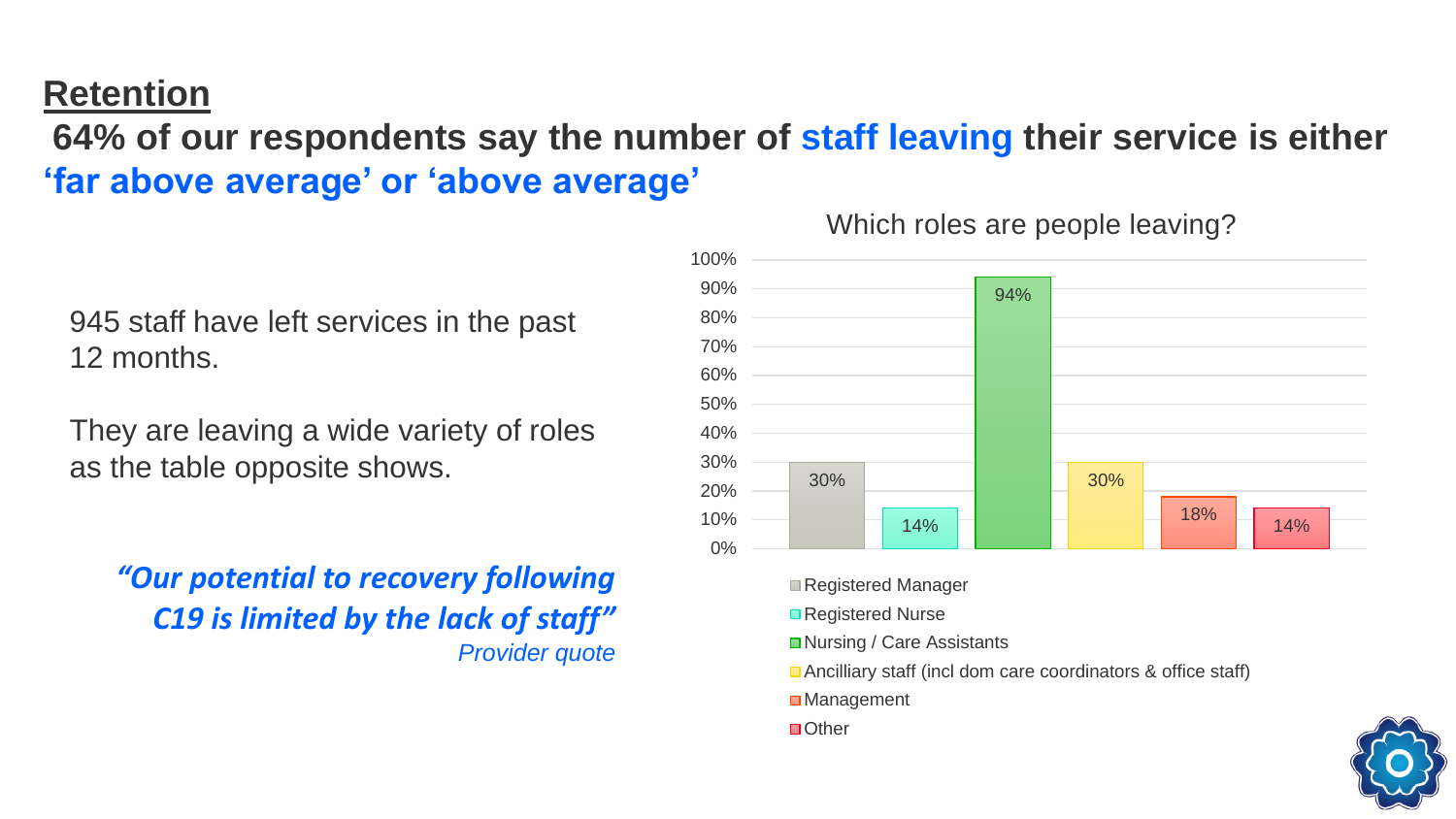#### **Retention**

### **Competition from other sectors and burnout are the two biggest reasons staff are giving for leaving**

*"Get better pay elsewhere for less responsibility"*

*"Our staff feel completely undervalued by the government… this is completely unsustainable and I envisage more care staff leaving over the coming months due to burnout"*

*"We have always had good staff retention, but the last year has seen many good staff move to different sectors" Provider quotes*



Those who stated 'Other' reasons for people leaving reported a range of reasons including: career progression within another setting, moving out of area, back to work in other sectors as they re-opened, retirement, personal reasons.

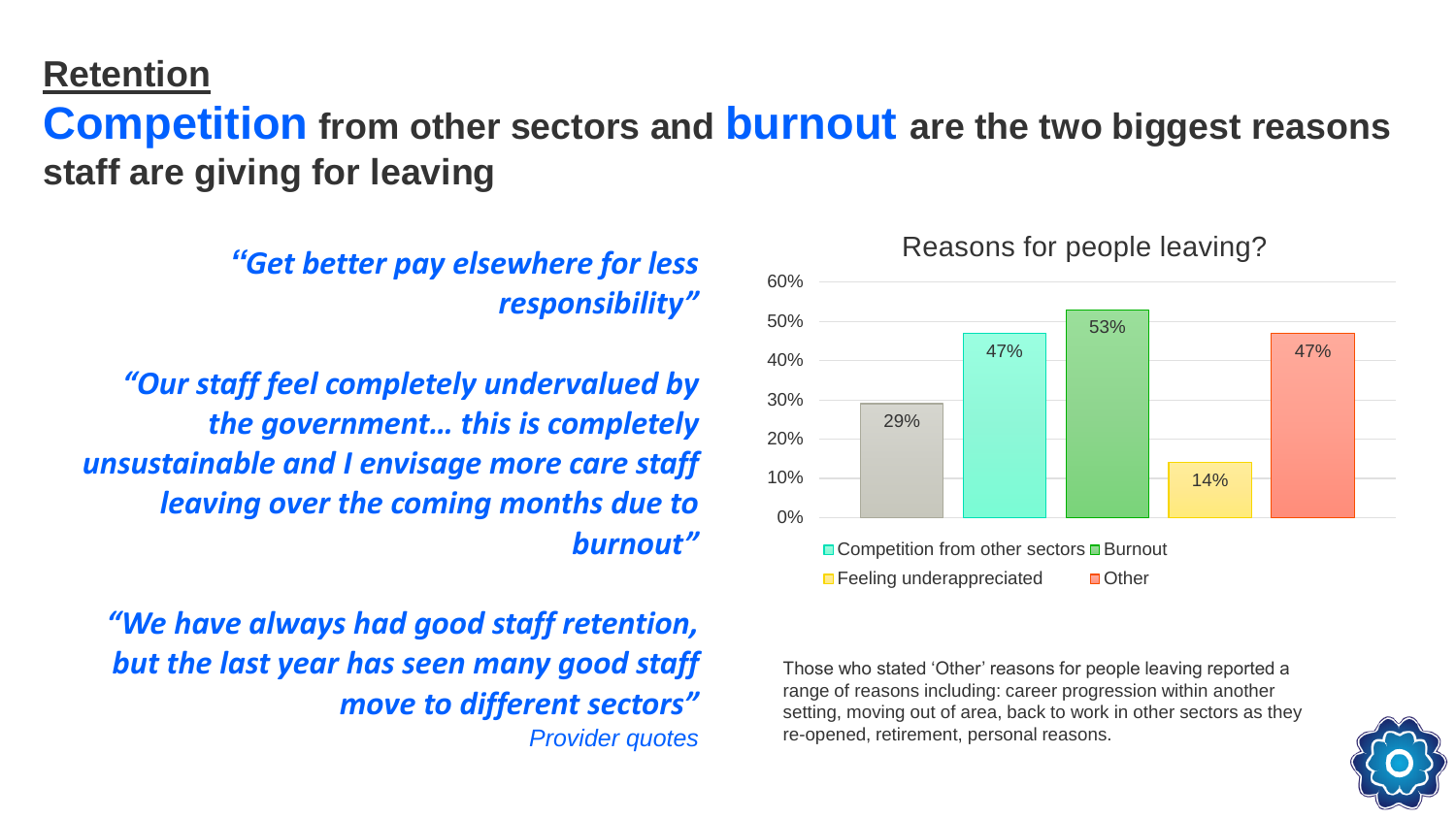#### **Recruitment**

**68% say they have not been able to recruit to replace the staff they have lost.**

*"We have never had to spend so much and it is still barely maintaining current levels"*

*"Vacancy levels are going up rather than down"*

**91% say that recruiting to replace staff is more difficult than usual.**

*"We have had to spend more on recruitment to trial different ways to get staff. As a company we are not able to maintain this level of spending" Provider quotes*

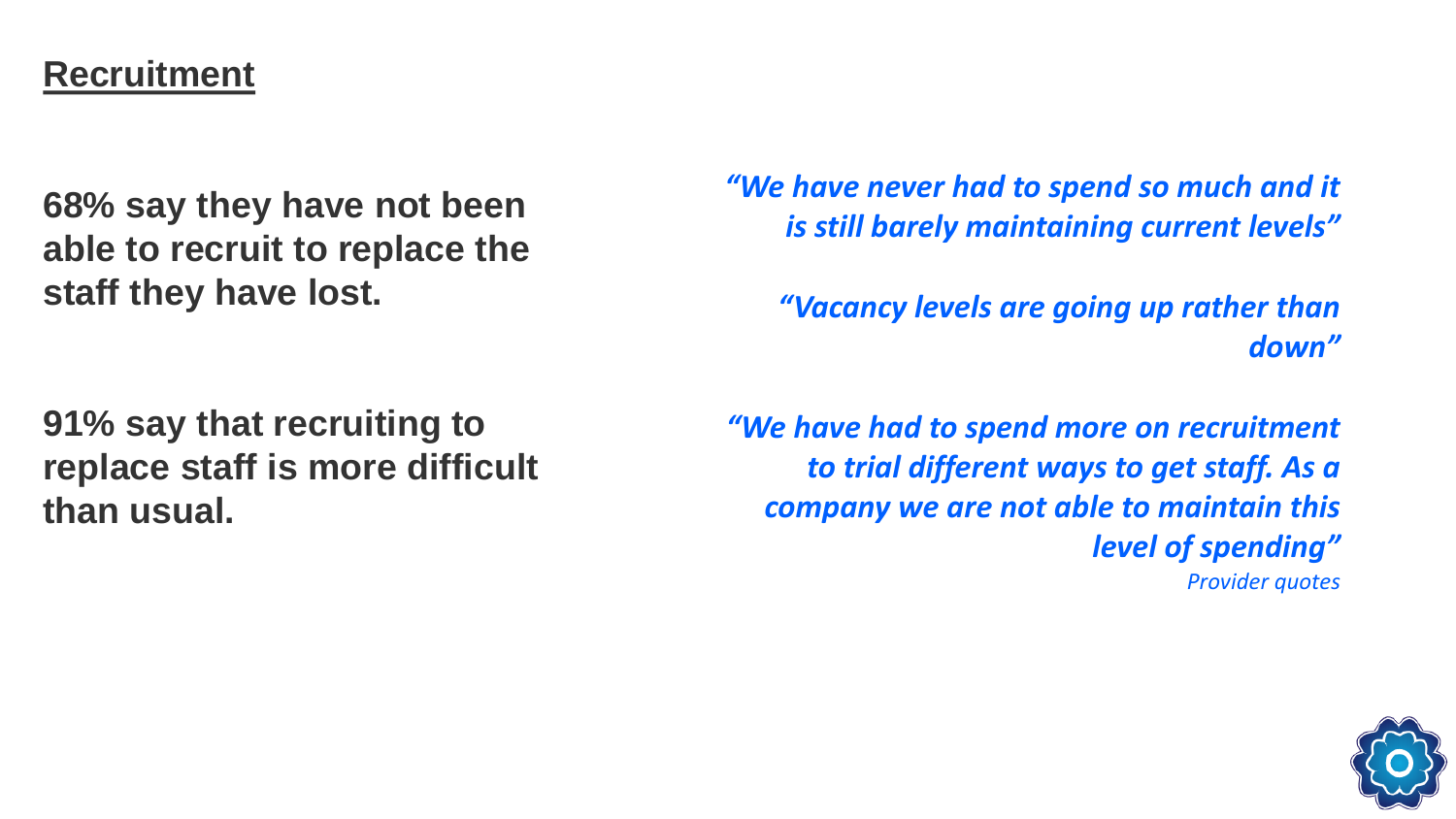#### **Impact on services**

#### **The workforce crisis is leading to a reduction in adult social care services in Hampshire**

86% of domiciliary care respondents\* said that staffing pressures had led them to not be able to take on packages of care. 36% of domiciliary care providers said they'd had to hand back packages of care.

Nearly a third (27%) of residential providers\*\* said they had had to close beds due to the workforce crisis. 5% of residential providers said they'd had to serve notice on an individual

*\*Domiciliary care providers represent a subset of the total sample (14).*

*\*\*Residential care providers include residential with nursing, residential without nursing, LD and MH homes and are a subset of the total sample (44).*

#### Have staffing pressures led your service to do any of the following?



■Hand back packages of care

Not be able to take on packages of care

- **□ Close beds**
- Serve notice on individuals

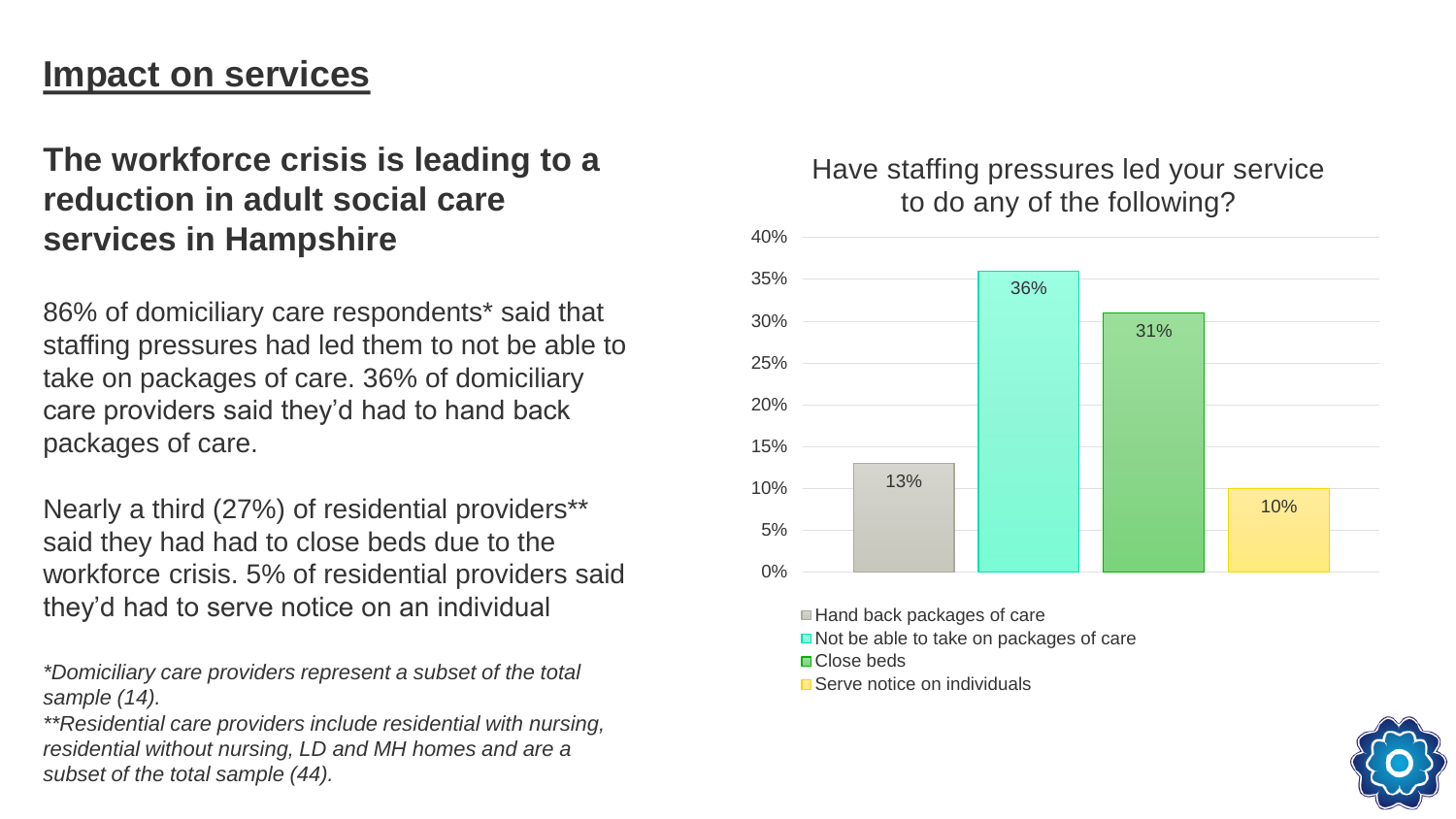#### **Impact on services**

**Despite the pressures, 61% of providers report that staffing pressures are not negatively impacting on the quality of care they are able to provide.** 

However, this seems to come either at a cost of increased risk of staff burnout, reducing the number of people the service supports, or curtailing some elements of the services they provide.

*"Staff working far more than they would like, could lead to burnout"*

*"We support complex people with learning disabilities who need consistency and stability. The current workforce market is making this incredibly challenging"*

*"We have been able to maintain the service but to a reduced number of clients"*

> *"Strong stable teams will deliver better care to residents"*

*"The residents don't get as much time with carers and so the level of care does suffer."*

*"The quality of the care remains the same but the extra touches are difficult to sustain"*



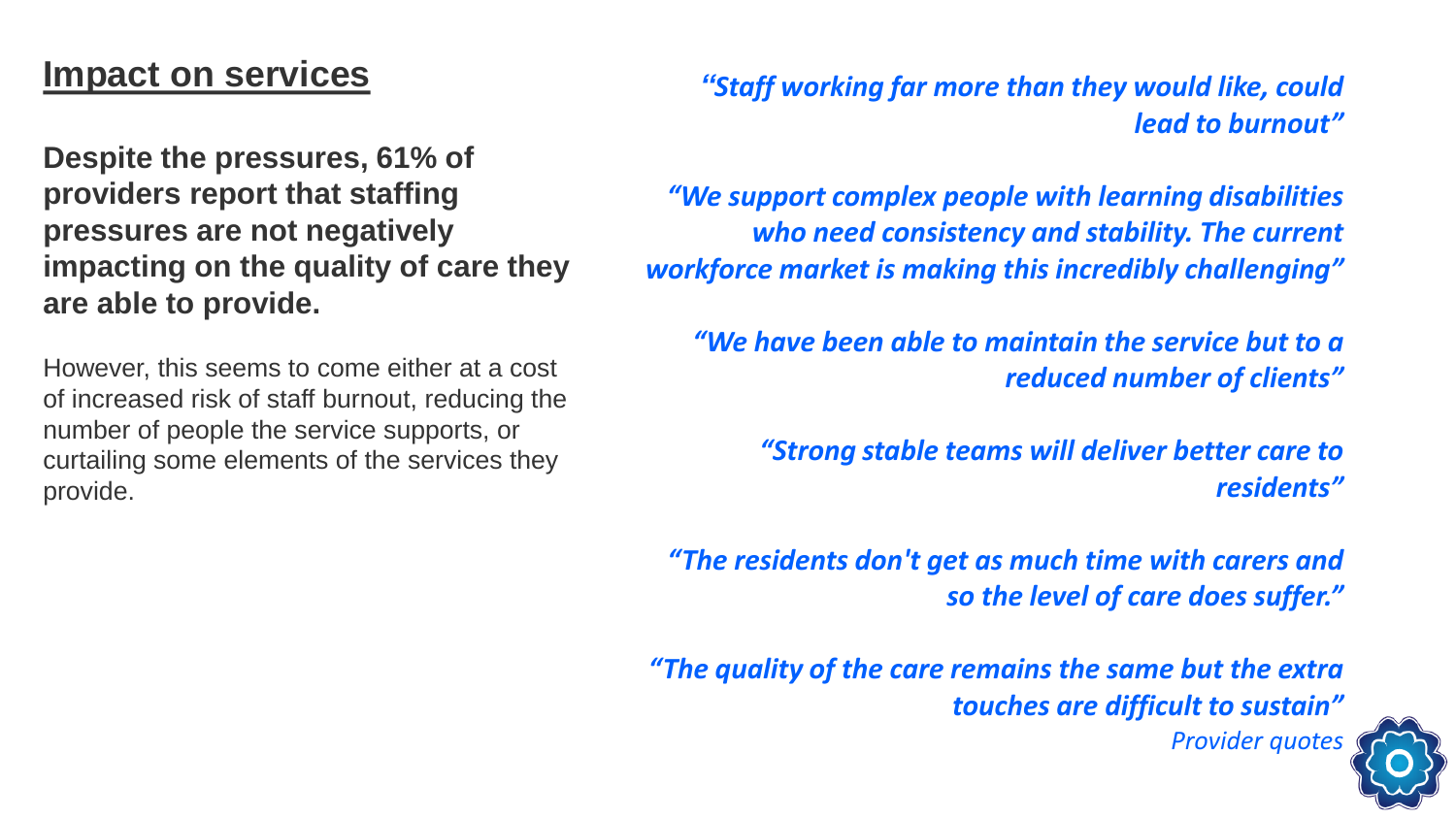## Cost analysis 7



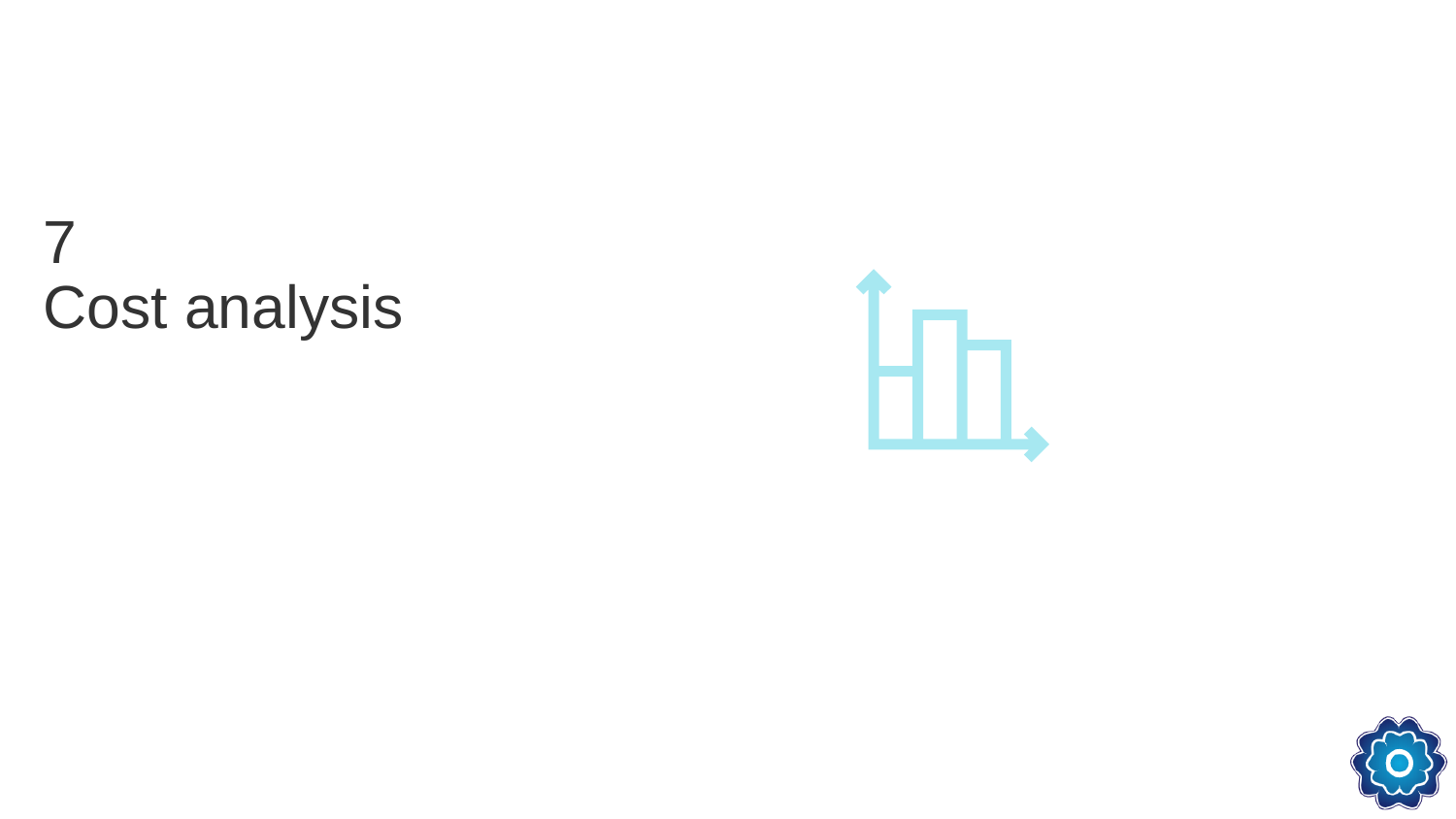#### **Increased costs are being felt by providers across the full range of areas**

Since the start of the pandemic have any of the following costs increased?



*We also asked all respondents whether any costs had decreased over the period. 11% of providers reported infection control costs decreasing – this was due to the free provision of PPE via the portal and / or infection control monies allocated from central government. However, many noted that this support may come to an end. One provider reported insurance costs decreasing.*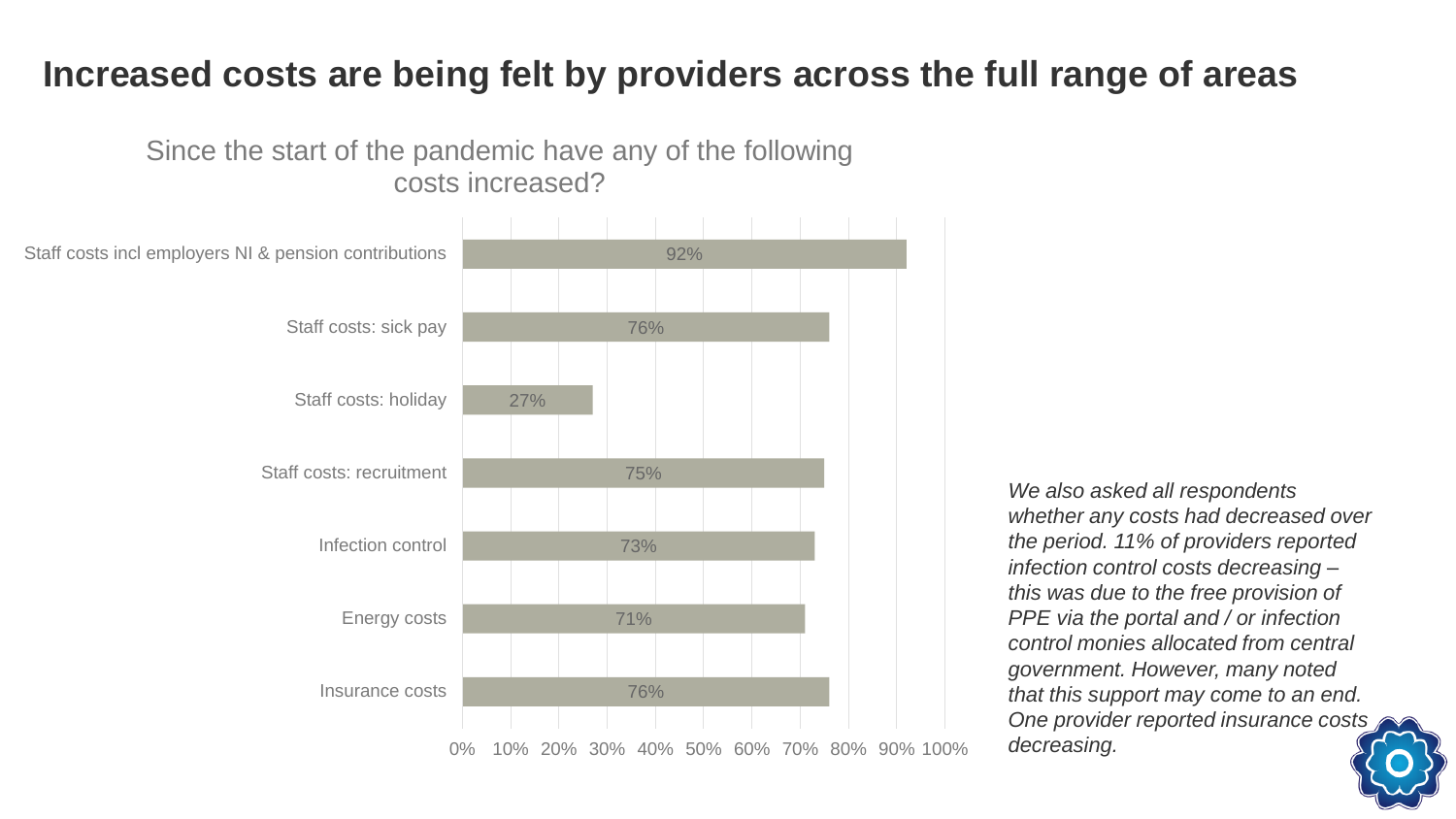### **Our results show significant year on year increases across all cost drivers – with further increases anticipated for 2022/23**

|                                                            | % increase between<br>2020/21 tax year vs<br>2021/22 tax year | <b>Anticipated</b><br>increase in<br>2022/23 tax year | <b>Total two year</b><br><b>increase</b><br>(estimated) | $ss:$ = Sample size                                                                                                                                                                                                                                                                                                                                                                                       |
|------------------------------------------------------------|---------------------------------------------------------------|-------------------------------------------------------|---------------------------------------------------------|-----------------------------------------------------------------------------------------------------------------------------------------------------------------------------------------------------------------------------------------------------------------------------------------------------------------------------------------------------------------------------------------------------------|
| Staff costs: wages, employer NI &<br>pension contributions | 11%<br>ss: 36                                                 | 9%<br>ss: 33                                          | <b>20%</b>                                              | There could have been<br>respondents who gave<br>compounded percentages in<br>answer to our rate increase<br>questions. It's not possible to<br>identify what proportion of the<br>sample may have done this.<br>We expect this to be the<br>minority and so, to be<br>consistent, have summed the<br>estimated first year and<br>second year cost increases to<br>calculate a total two year<br>increase |
| <b>Staff costs: sick pay</b>                               | 41%<br>ss: 20                                                 | 8%<br>ss: 12                                          | 49%                                                     |                                                                                                                                                                                                                                                                                                                                                                                                           |
| <b>Staff costs: holiday</b>                                | 17%<br>ss: 20                                                 | 7%<br>ss: 15                                          | 24%                                                     |                                                                                                                                                                                                                                                                                                                                                                                                           |
| <b>Staff costs: recruitment</b>                            | 39%<br>ss: 28                                                 | 43%<br>ss: 20                                         | 82%                                                     |                                                                                                                                                                                                                                                                                                                                                                                                           |
| <b>Infection control</b>                                   | 25%<br>ss: 19                                                 | 18%<br>ss: 12                                         | 43%                                                     |                                                                                                                                                                                                                                                                                                                                                                                                           |
| <b>Energy costs</b>                                        | 33%<br>ss: 25                                                 | 39%<br>ss: 17                                         | 72%                                                     |                                                                                                                                                                                                                                                                                                                                                                                                           |
| <b>Insurance costs</b>                                     | 48%<br>ss: 31                                                 | 11%<br>ss: 17                                         | 59%                                                     |                                                                                                                                                                                                                                                                                                                                                                                                           |

*Note: the majority of respondents who indicated that costs had increased in any particular area also noted that they anticipated these costs to increase further from April 2022. Not every respondent provided data / useable data in all areas – hence we have shown different sample sizes throughout. We have taken out an outlier from the data given on increased recruitment costs, and one for energy costs.* 

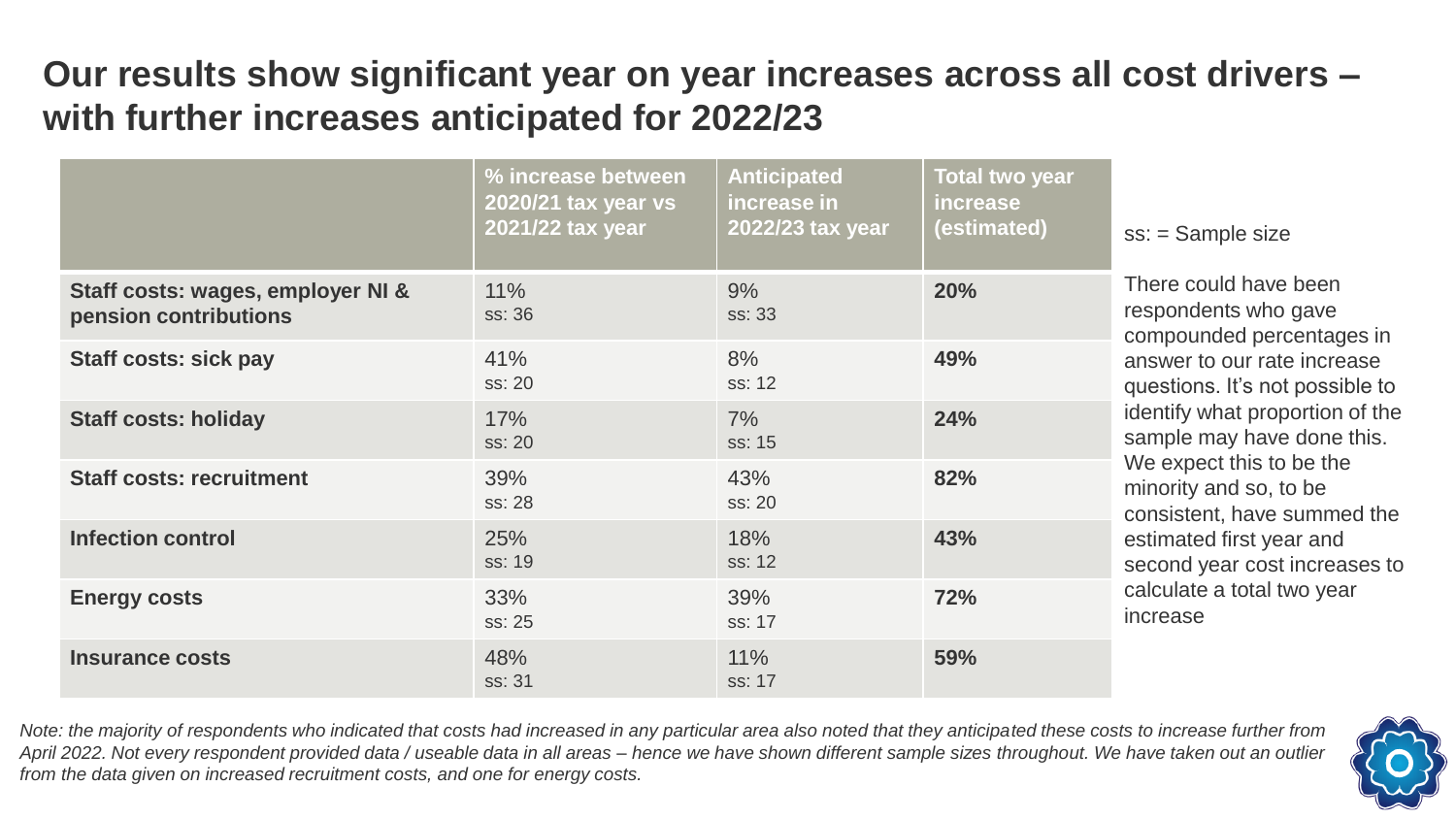### **Staff costs and other key costs consistently increased in 2021/22 and this is expected to repeat again in 2022/23**

Cumulative increase in **staff costs** year on year Cumulative increase in **other key cost drivers**,



year on year



\**Please see note on Slide 26 regarding two year total rate increase calculations*

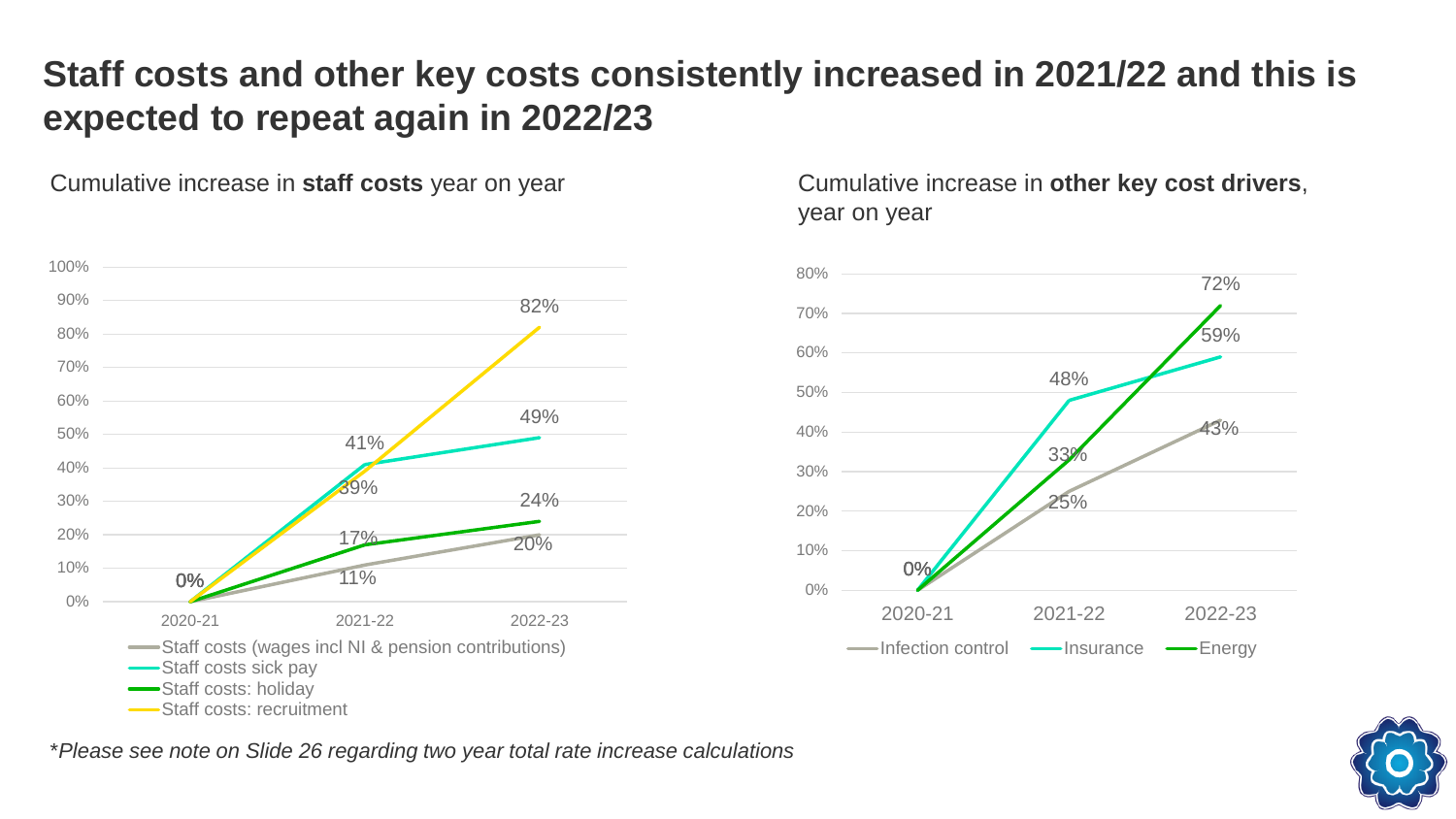### **Annual increments to commissioned rates have fallen short of the actual cost increases reported by our respondents**



For illustrative purposes, the yearly increases shown display the maximum rate increase of any range, where applicable

#### Range of rate increases by local authority, per year\*

|                                    | <b>2020/21 increase</b> | <b>2021/22 increase</b> |
|------------------------------------|-------------------------|-------------------------|
| <b>Hampshire County</b><br>Council | $3 - 5%$                | $3 - 5%$                |
| Southampton City<br>Council        | $1.7 - 6\%$             | $1.5 - 1.8\%$           |
| <b>Portsmouth City</b><br>Council  | $3 - 4\%$               | $1.96 - 3.27\%$         |

\*There is a range because different types of providers are awarded different increases

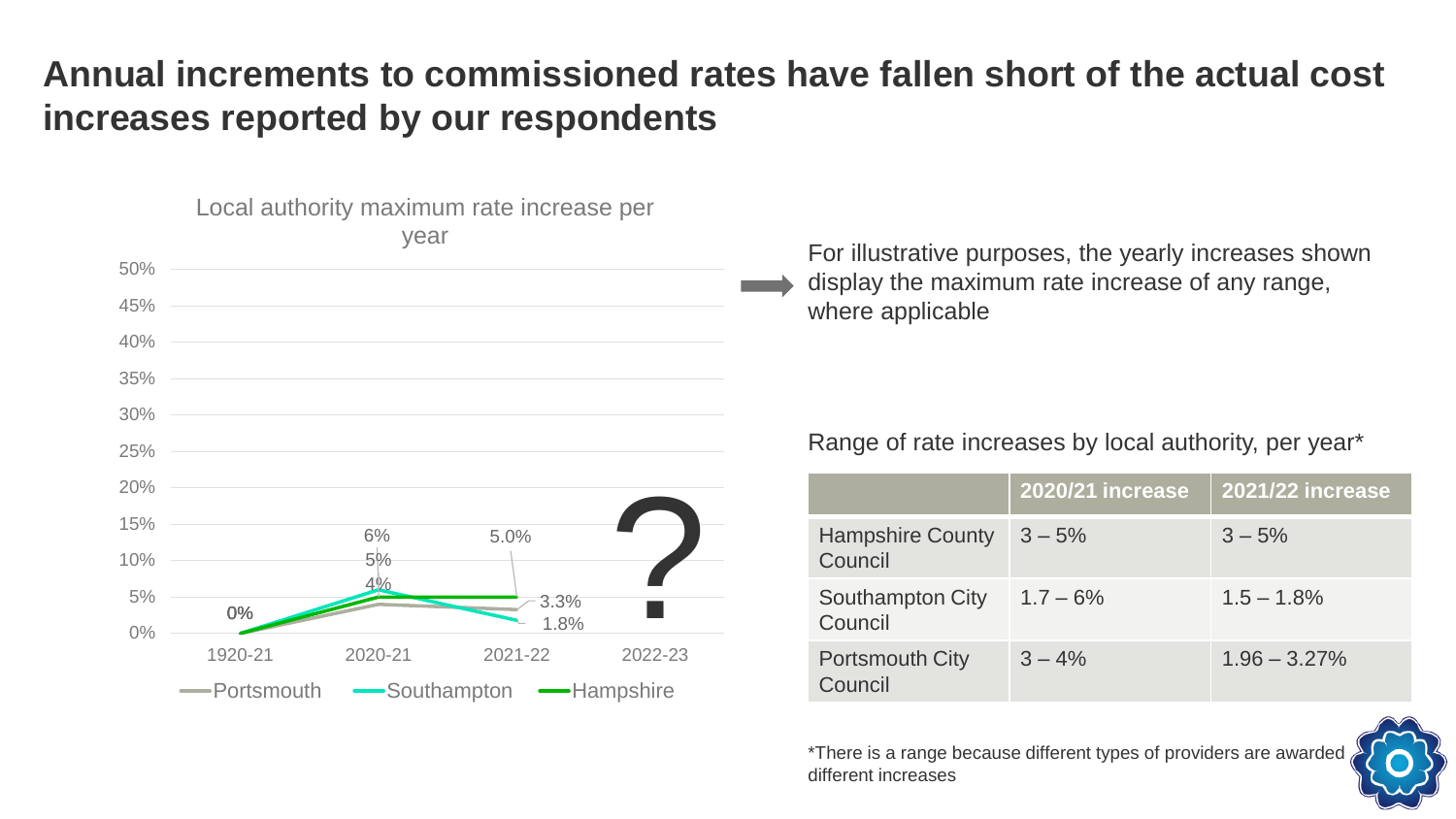#### **Staff costs make up a significant proportion of providers' total costs and are rising dramatically**

We know from our previous research that staff costs make up a large proportion of the total costs for providers\*.

What our 2022 findings show is that staff costs (wages and employer NI and pension contributions) have increased dramatically year on year and are anticipated to increase further from April – totalling a 20% increase over two years

Combined with the increased costs shown across all other key drivers, providers are facing significant upward cost pressures. *"Staff costs remain the principle concern"*

Provider quotes

*\* See link to our June 2020 financial impact survey here: https://hampshirecare.org/wp-content/uploads/2020/06/HCA-Covid-19- Finance-Survey.pdf*

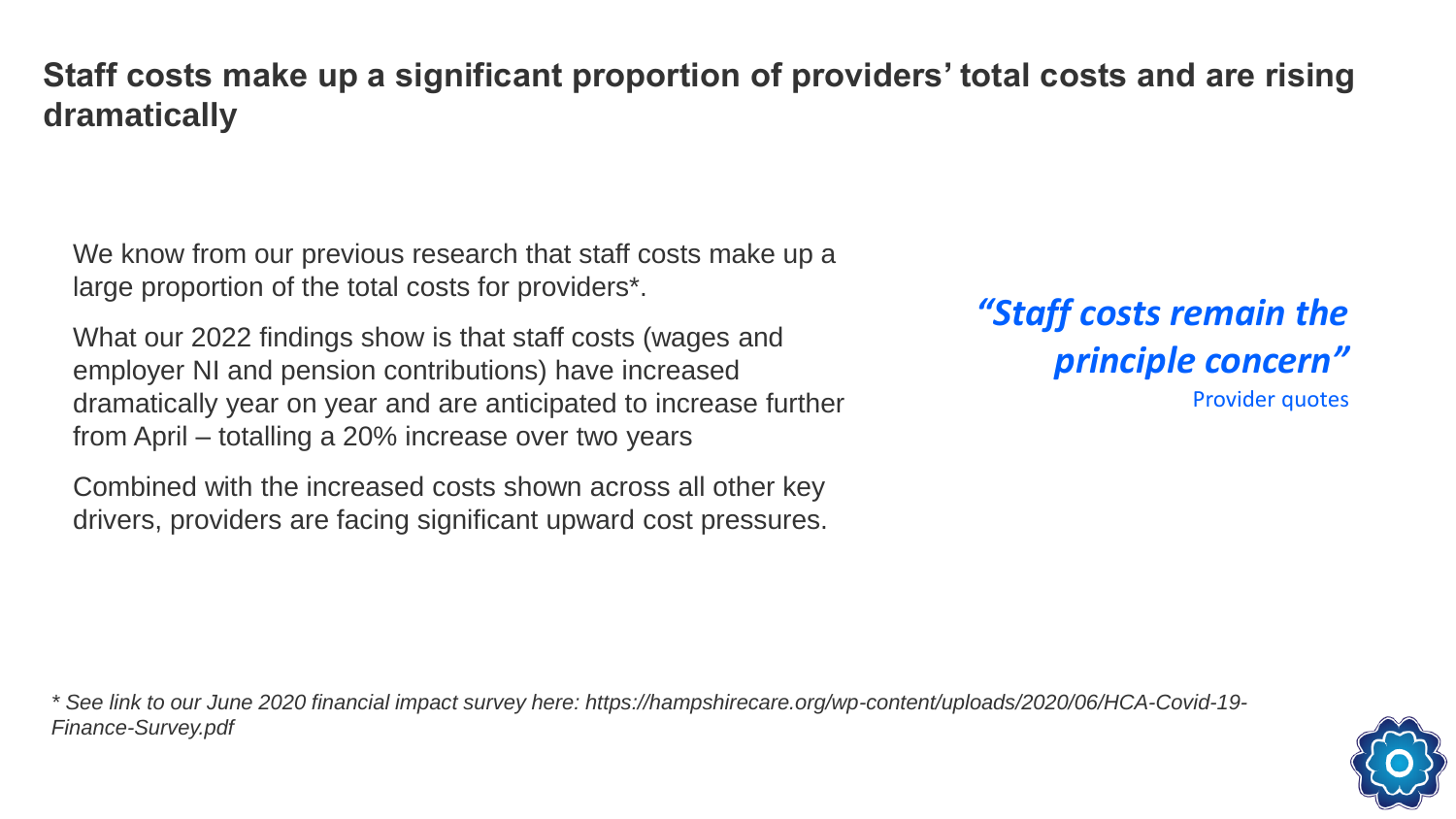## Income: Occupancy / client levels 8



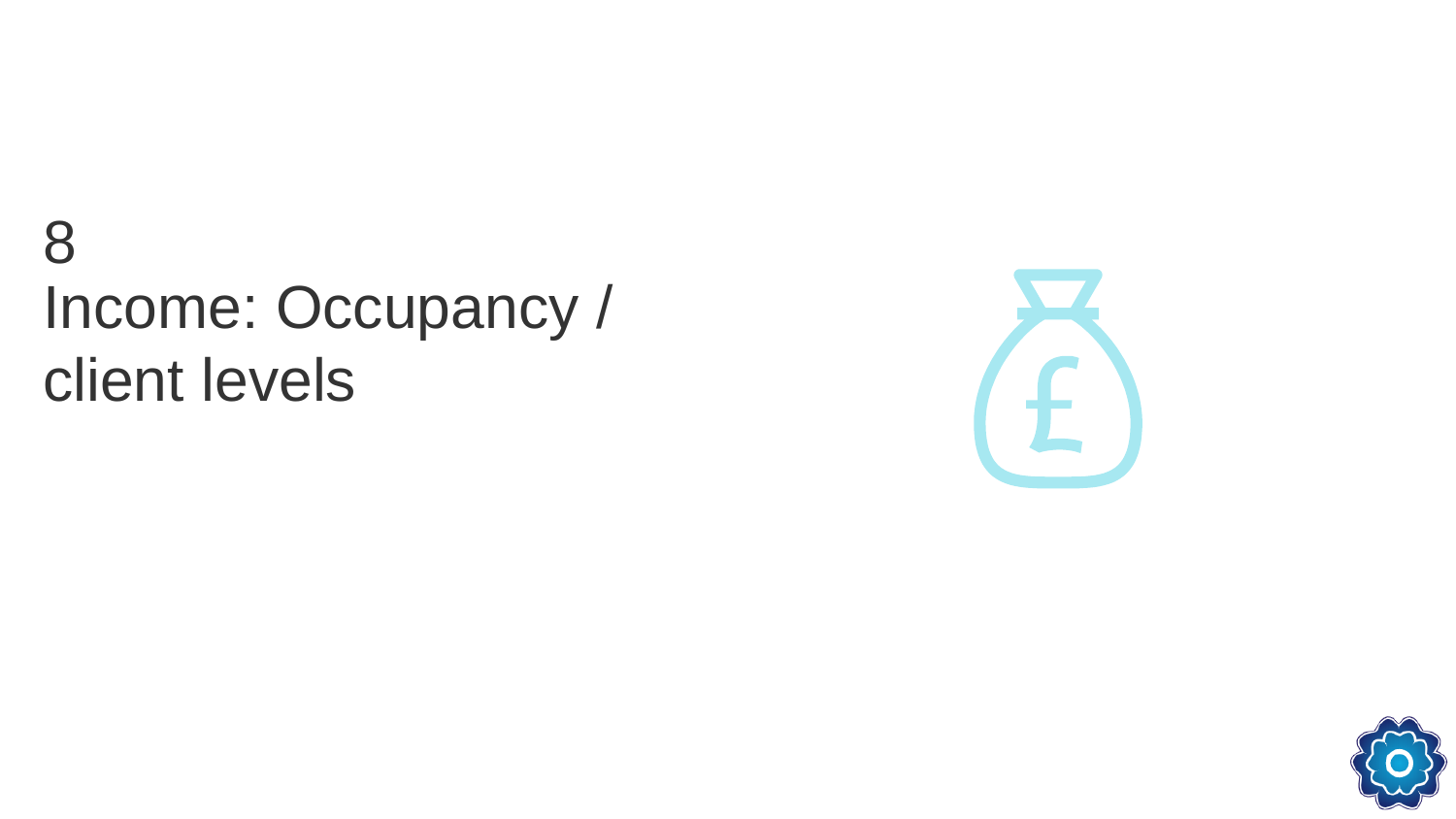### **Income continues to be hit for many providers**

**53% of providers report their occupancy / capacity levels are either 'below' or 'far below' average.** 

40% report their client / occupancy levels to be average.

Some of the reasons given for this are detailed in the table opposite.

#### Reasons for lower occupancy



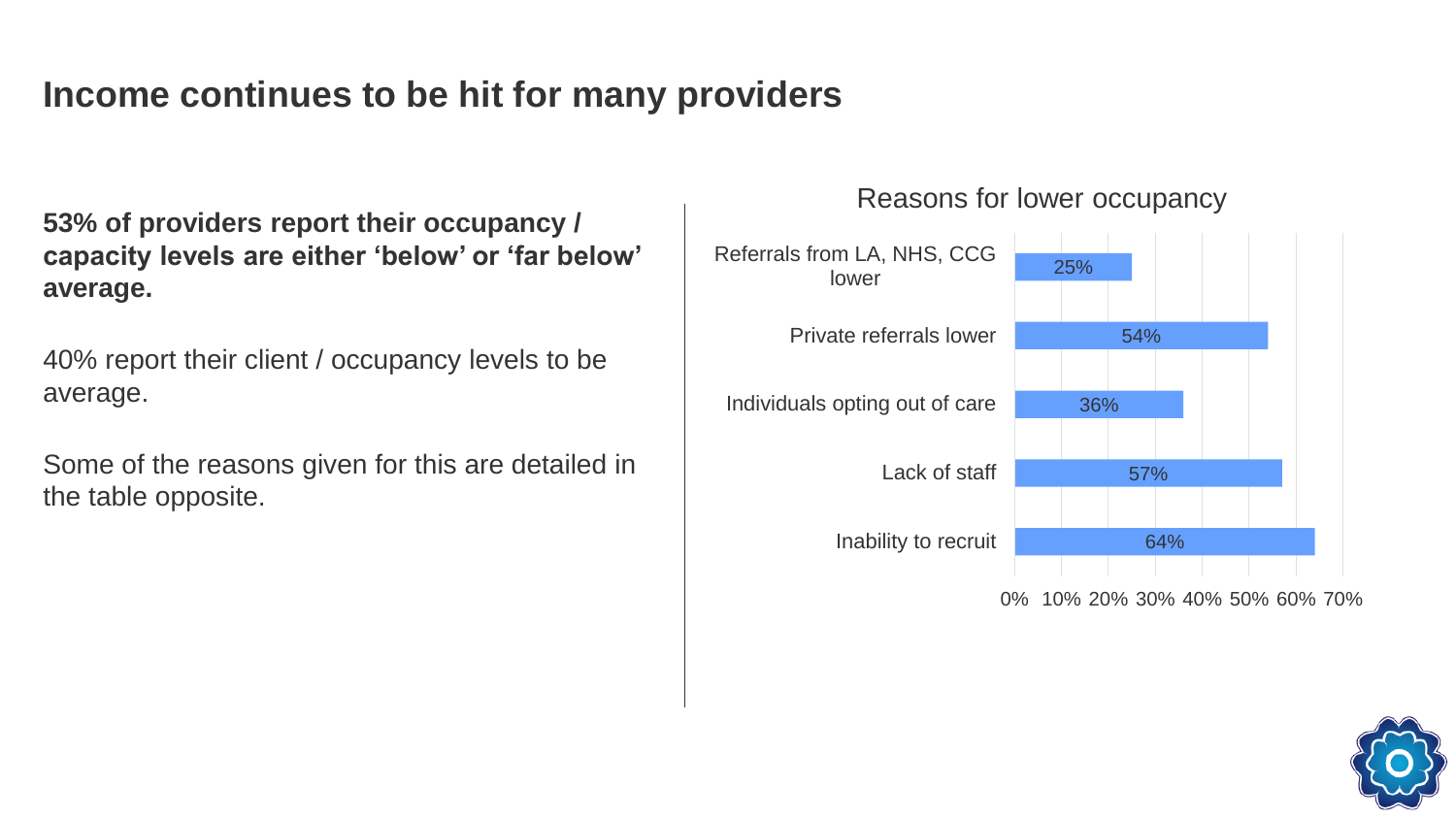### **Lack of staff, an inability to recruit, and a drop in private referrals are the primary reasons for providers' drop in client / occupancy levels**

An inability to recruit was cited by 64% of those providers who report lower than average occupancy / client levels. A lack of staff was next, cited by 57%.

98% of providers report taking self-funded clients with more than half (52%) noting that private referrals have decreased compared with pre pandemic levels.

12% of providers noted that private referrals had increased for them.

*"We could increase capacity if we were able to recruit more staff"*

*"We have had to keep beds vacant due to staff shortages as we did not want to compromise on standard of care"*

*"Potential residents are staying at home for as long as possible or moving in with family"*

*"There has been a significant shift away from self funded towards [LA] funded residents. The private market is currently almost non existent"*

*Provider quotes*

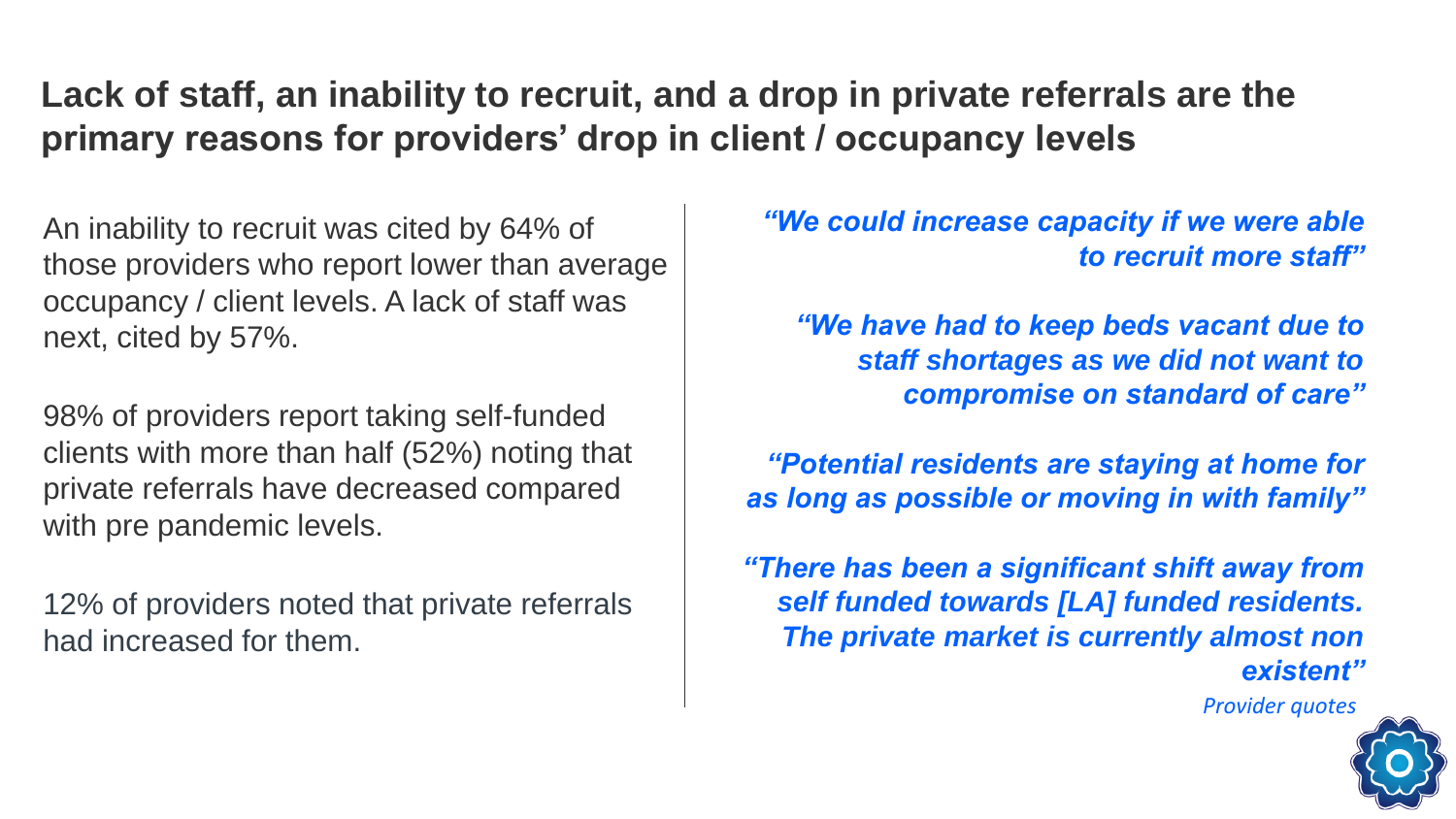## Future viability concerns: the role of banks / lenders 9



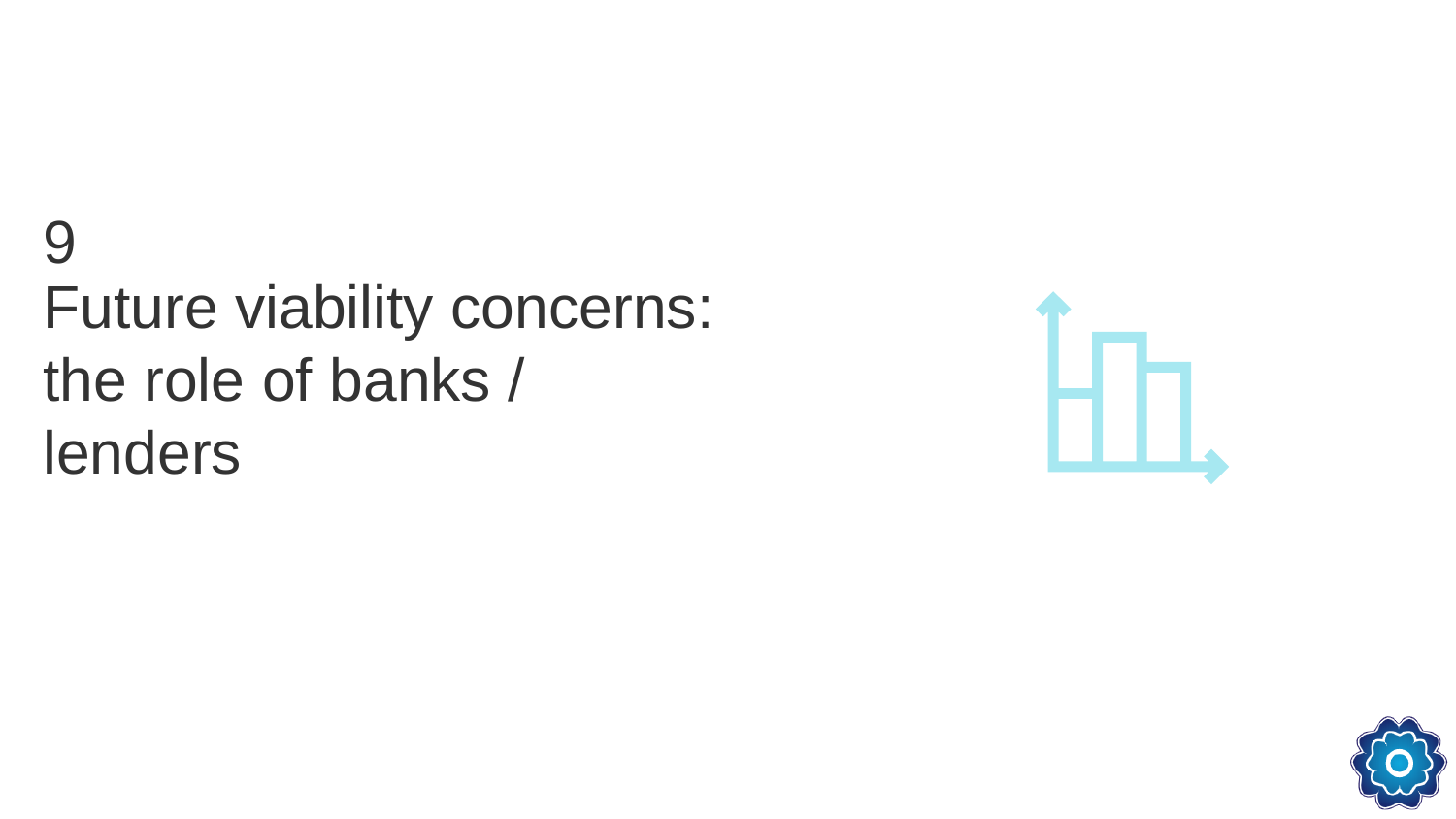#### **Concerns around future viability remain high**

71% of providers are concerned that the future viability of their service is at risk

. current crisis could put them in a high risk 50% of providers are concerned the position with their bank / lender.

21% report that their bank / lender has been in touch with them to raise concerns.

*"Constant pressure…means we feel as though we are constantly fighting. There is never a lull, to allow us to catch our breath."*

*Provider quote*

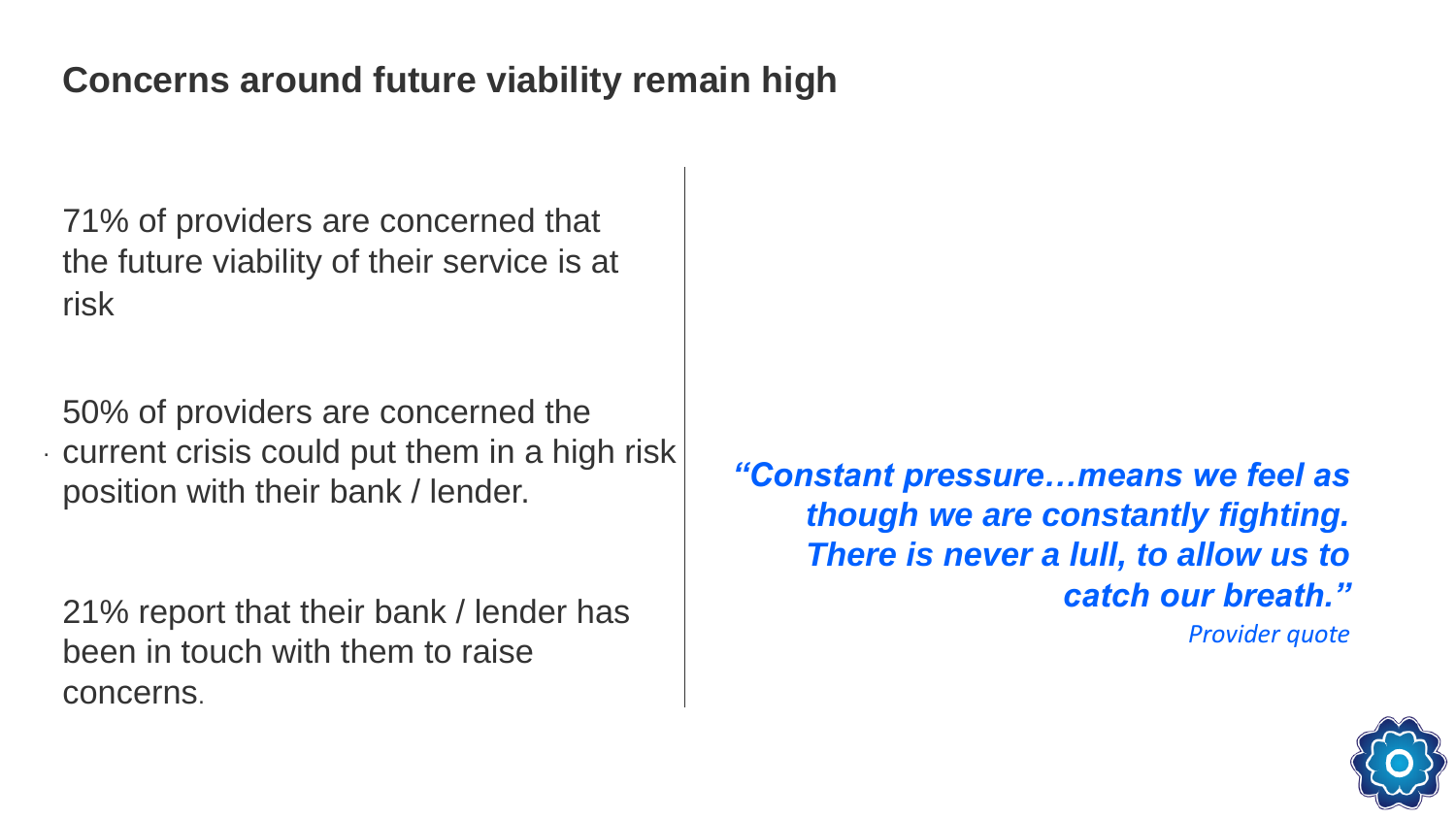### **Our September 2021 survey revealed similar levels of concern around future viability and bank / lender confidence**

*.* In September 2021, our survey revealed that some banks **had expressed a lack of, or a declining, interest in adult social care, and that they had imposed adverse conditions in some cases.** 

Examples included:

- Further lending restrictions
- Interest rate rises
- Requiring significant performance monitoring i.e. more regular financial information to keep tabs on the performance of the business
- Refusing to engage with specific requests e.g. requests for overdraft / deposit accounts / other facilities have been denied.

Our survey this time reveals similar levels of concern across our key questions here. While some providers report their bank / lender being supportive *("Our bank has relaxed some of our covenants to support us during the pandemic"),* other providers report concerns continuing to be raised about future viability.

*"They remain very supportive but have expressed concerns regarding the impact of C19 on the long term financial viability." Provider quotes*

*"Care homes are no longer on our radar and we no longer wish to finance this sector." (Provider reported statement from their bank / lender)*



*"*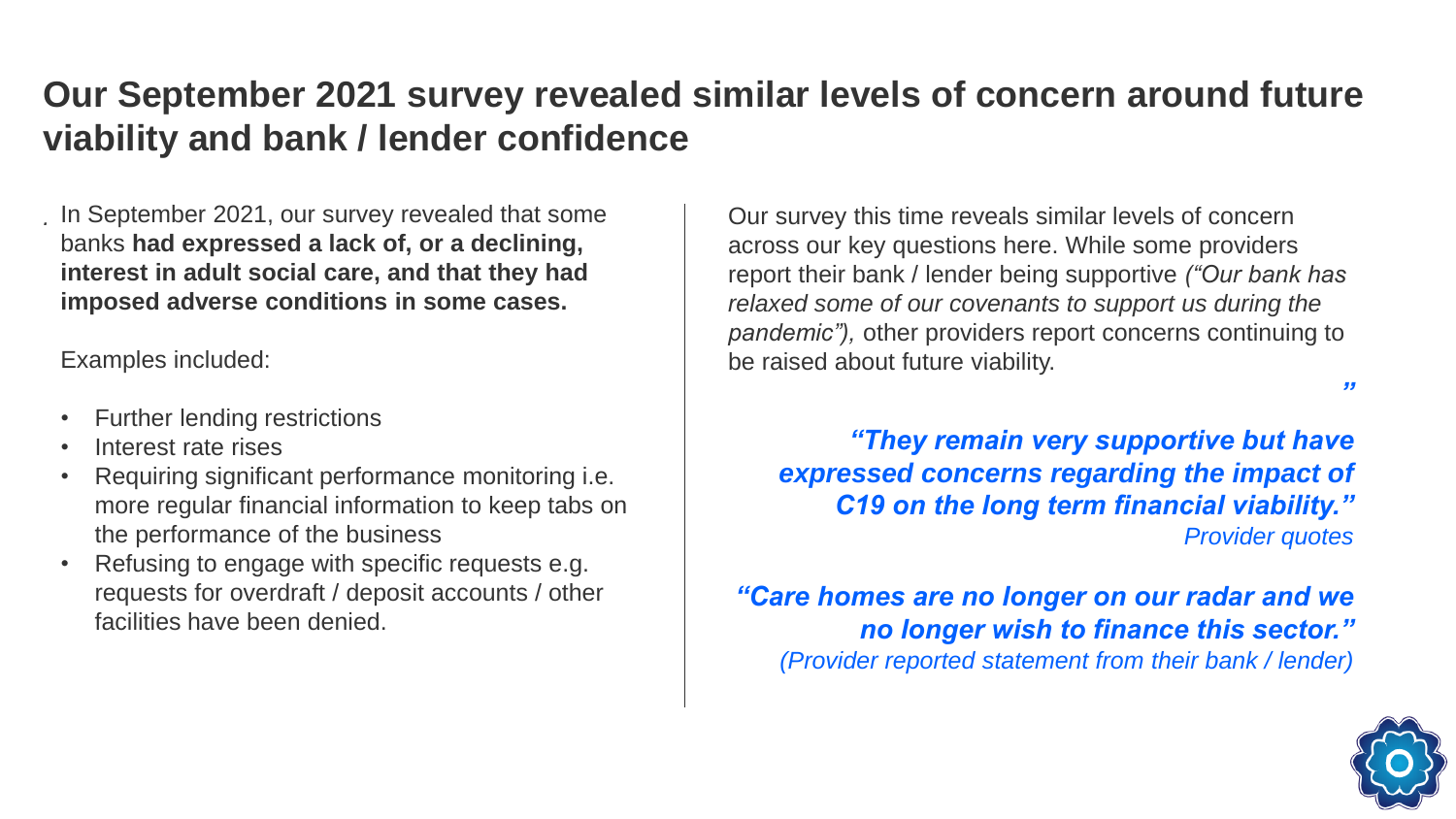

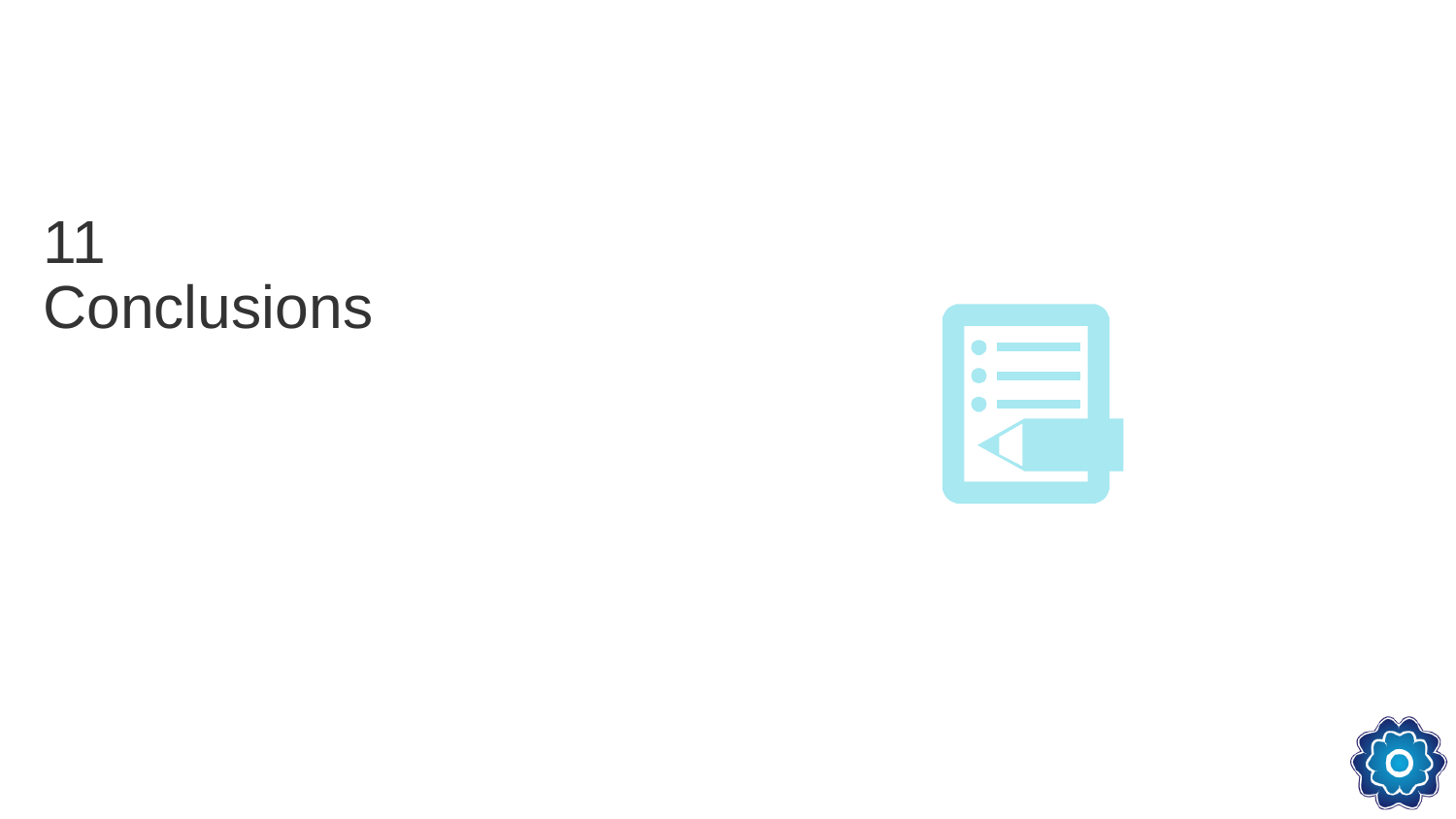Our latest survey reveals a very challenging environment for Hampshire's care providers. Income continues to be hit with more than half of providers reporting that their occupancy / capacity levels are below or far below average.

At the same time, costs are increasing across the full range of areas. Stark increases in staff wage costs are of particular concern given previous surveys have revealed they make up a considerable proportion of providers' overall costs. Our survey shows providers are anticipating a 20% rise in two years.

Concerns over workforce are now acute and are directly leading to a reduction in the amount of adult social care provision in Hampshire. 86% of domiciliary care respondents said that staffing pressures had led them to not be able to take on packages of care. Nearly a third (27%) of residential providers said they had had to close beds due to the workforce crisis.

Concerns around future viability remain high. 71% of providers are concerned that the future viability of their service is at risk. And 50% of providers are concerned the current crisis could put them in a high risk position with their bank / lender.

Cont…

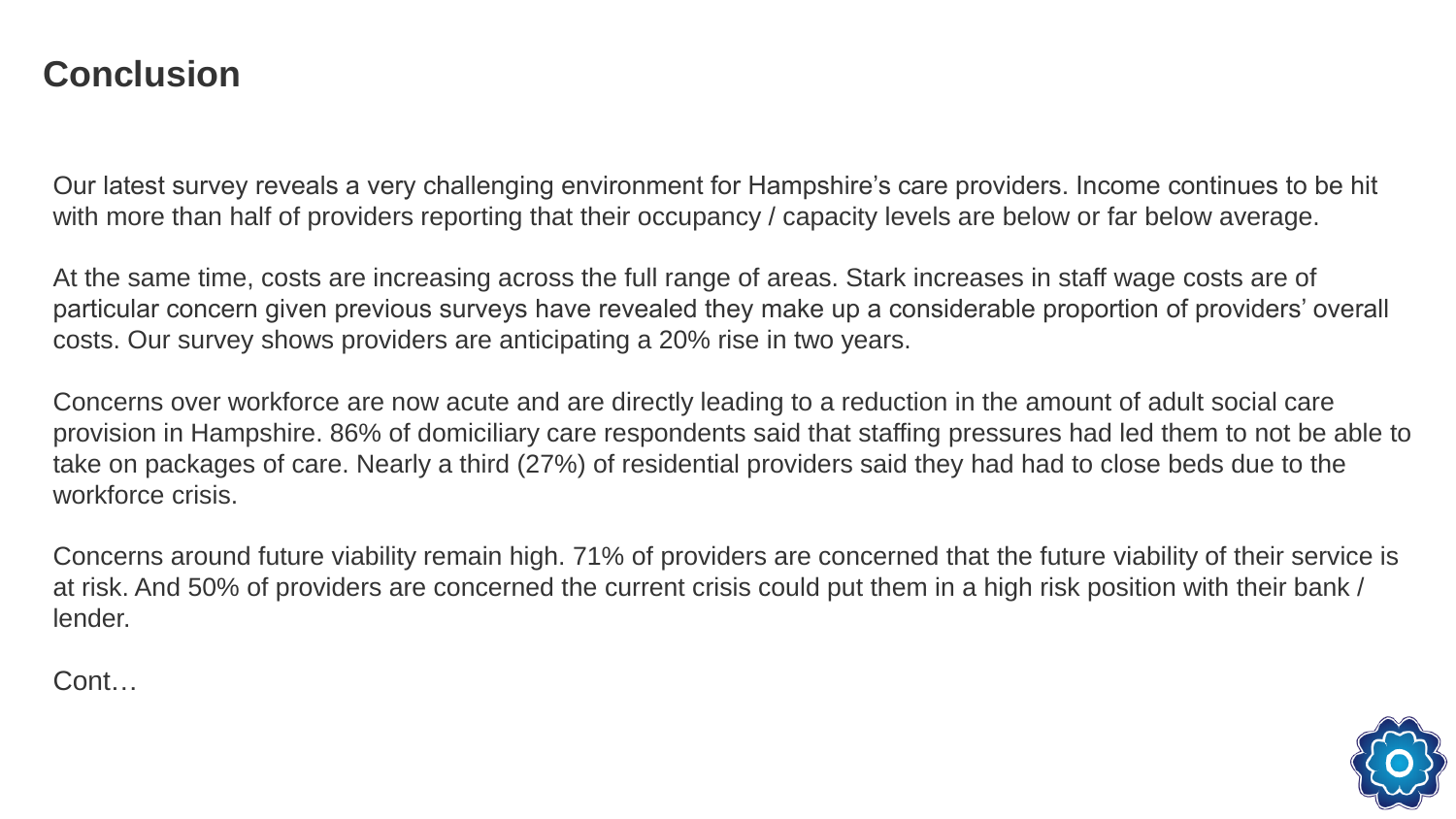Our survey points to a sector that is still delivering high levels of care despite these significant challenges - with over 60% reporting that the crisis is not negatively impacting the quality of care they deliver. However, this is coming at a cost: decreasing the amount of people they can support, increasing the workload of the sector's dedicated workforce, or focusing on basic levels of care at the expense of the time and extra quality of life work that those receiving care expect and deserve, and which the sector so desperately wants to provide.

The situation facing local authorities directly mirrors the care sector's. Subject to the same austerity over more than a decade, and reeling from the impact of the pandemic, the amount they have been able to pay for care has nowhere near kept pace with increasing costs.

The resilience of the care sector's workforce is being pushed to the limit with no respite in sight.

#### **The Hampshire Care Association is calling for the following:**

#### **Income**

• A sustainable funding settlement for local authorities which obliges them to pay a fair price for care and which funds them to do it – ensuring they are able to support the necessary uplifts required by providers.

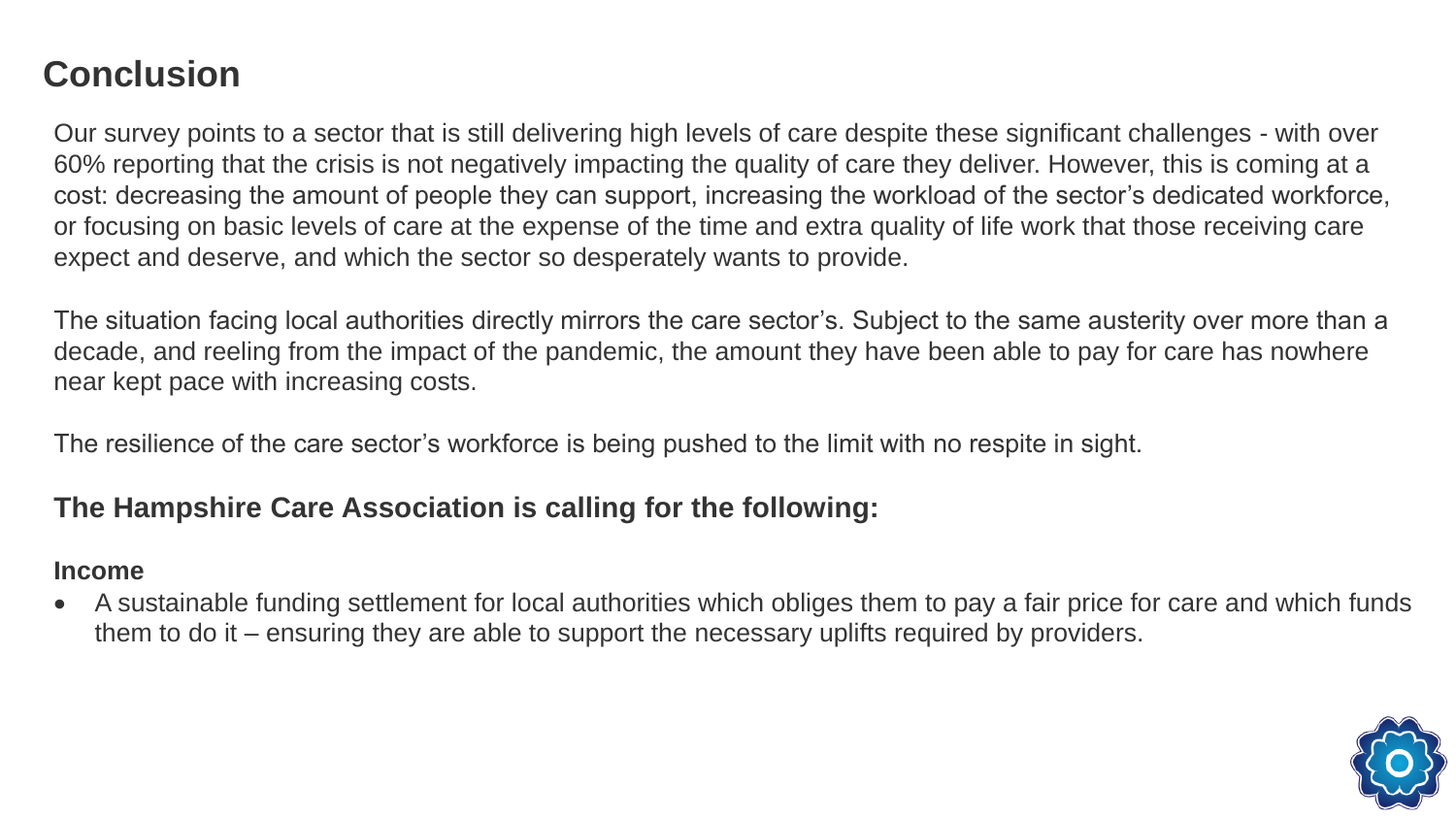#### **Workforce**

- Linked to the above, adequate funding is needed now to ensure that those working in adult social care are paid significantly higher wages for the vital work they do.
- A national solution to the funding crisis that does not disproportionately impact those on lower incomes.
- A commitment to ensure that both health and social care are prioritised in thinking around how to spend any additional monies raised.
- A commitment that more money will reach the sector now, not from 2023 onwards.
- Action to address workforce shortages via an investment in training, an identified career path and professional recognition for people in the profession.
- Action is needed now to improve the ability of providers to procure overseas workers to come and contribute to our social care workforce.
- Action to increase the number of nursing training placements, and a requirement for them and nurse associates to undertake a placement in social care.